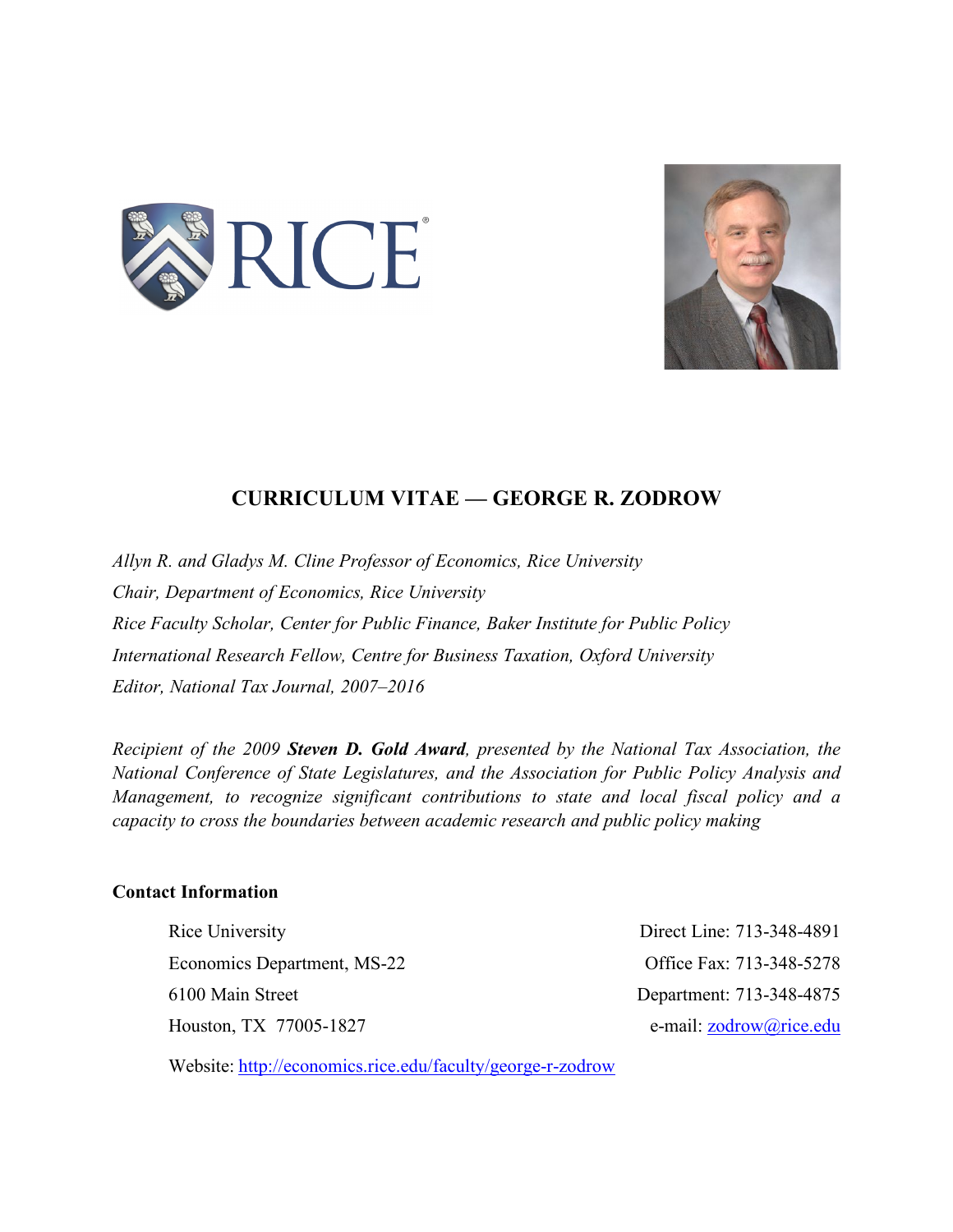## **Employment**

Chair, Department of Economics, Rice University, 2019–present Professor, Department of Economics, Rice University, 1991–present Rice Faculty Scholar, Center for Public Finance, Baker Institute for Public Policy, Rice University, 2003–present International Research Fellow, Centre for Business Taxation, Said Business School, Oxford University, 2007–present Chair, Department of Economics, Rice University, 1995–2000 Associate Professor, Department of Economics, Rice University, 1986–1991 Assistant Professor, Department of Economics, Rice University, 1979–1986 Visiting Financial Economist, U.S. Treasury Office of Tax Analysis, 1984–85 President, Tax Policy Advisers, LLC, 2004–present Economic Analyst, Rand Corporation, 1976 Assistant Project Engineer, Atlantic Richfield Company, 1974–75 Manufacturing Engineer, General Electric Company, 1973–74

## **Editorial Positions**

Editorial Advisory Board, *Public Finance Review*, 2017–present Editorial Advisory Board, *National Tax Journal*, 2017–present Editor, *National Tax Journal,* 2007–2016. Editor, *International Tax and Public Finance*, Policy Watch, 2002–2006. Editorial Advisory Board, *National Tax Journal*, 1992–1998.

# **Education**

*Degrees*

Ph.D., Economics, Princeton University, 1980

M.A., Economics, Princeton University, 1977

M.M.E., Mechanical Engineering, Rice University, 1973

B.A., Mechanical Engineering and Economics, Rice University, 1972

*Ph.D. Dissertation*

Title: Optimal Tax Reform: The Case of Property Tax Equalization

Ph.D. Advisors: David F. Bradford and Wallace E. Oates

Winner of the *1980 National Tax Association Annual Competition for Outstanding Doctoral Dissertations in Government Finance and Taxation*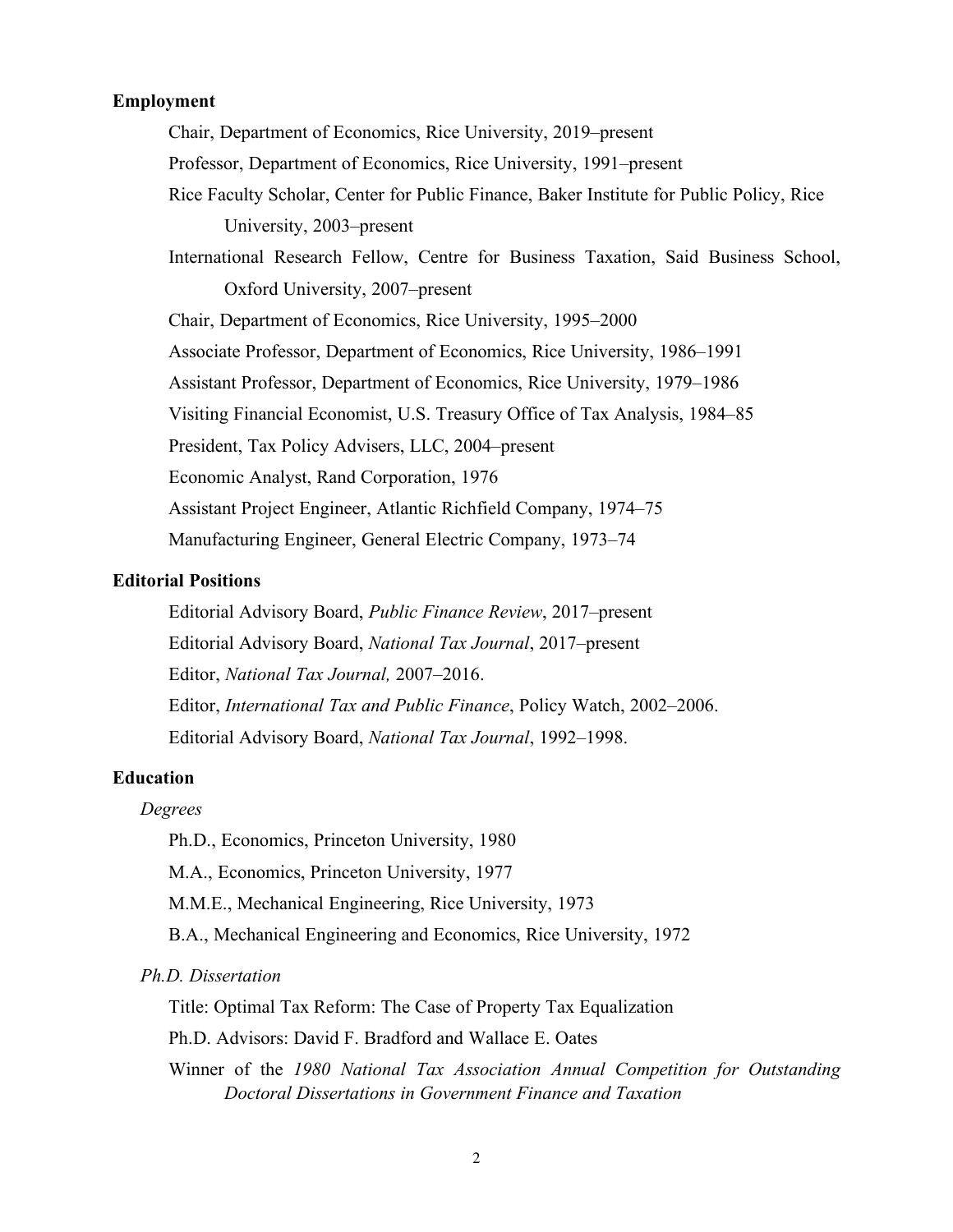#### **Publications**

*Taxation in Theory and Practice: Selected Essays of George R. Zodrow.* World Scientific Press, London, 2020.

*Prospects for Economic Growth in the United States*, edited with John W. Diamond, Cambridge University Press, forthcoming, 2021.

"Carbon Taxes: Macroeconomic and Distributional Effects," (with John W. Diamond) in *Prospects for Economic Growth in the United States*, edited by John W. Diamond and George R. Zodrow, Cambridge University Press, forthcoming, 2021.

"Introduction," (with John W. Diamond) in *Prospects for Economic Growth in the United States*, edited by John W. Diamond and George R. Zodrow, Cambridge University Press, forthcoming, 2021.

"A Perspective on the Prospects for Economic Growth in the United States," (with John W. Diamond) in *Prospects for Economic Growth in the United States*, edited by John W. Diamond and George R. Zodrow, Cambridge University Press, forthcoming, 2021.

"Policies to Promote Economic Growth in the United States" (with John W. Diamond), Baker Institute Policy Brief, 2021.

"Carbon Taxes: Equity and Efficiency Trade-Offs" (with John W. Diamond), Alliance for Market Solutions White Paper, 2020.

"A Carbon Tax Can Promote Growth" (with John W. Diamond), Baker Institute Commentary, 2020.

"Simulating the Economic Effects of Wealth Taxes in the United States" (with John W. Diamond), Baker Institute Research Paper, 2020.

"Macroeconomic Effects of Reducing OASI to Payable Benefits: A Comparison of Seven Overlapping Generations Models" (with John Diamond, Jaeger Nelson, Kerk Phillips, and others), *National Tax Journal*, Volume 72, Issue 4 (December 2019), pp. 671-692. DOI: dx.doi.org/10.17310/ntj.2019.4.02.

"Tax Competition and the Efficiency of 'Benefit-Related' Business Taxes" (with Elisabeth Gugl), *International Tax and Public Finance*, Volume 26, Issue 3 (June 2019), pp. 486-505. DOI: 10.1007/s10797-018-9514-3.

"Tax Competition and the Nature of Business Taxation," **Baker Institute for Public** Policy Research Paper. July, 2019.

"The Effects of Carbon Tax Policies on the U.S. Economy and the Welfare of Households" (with John W. Diamond), Center on Global Energy Policy Report, Columbia University School of International and Public Affairs, July, 2018.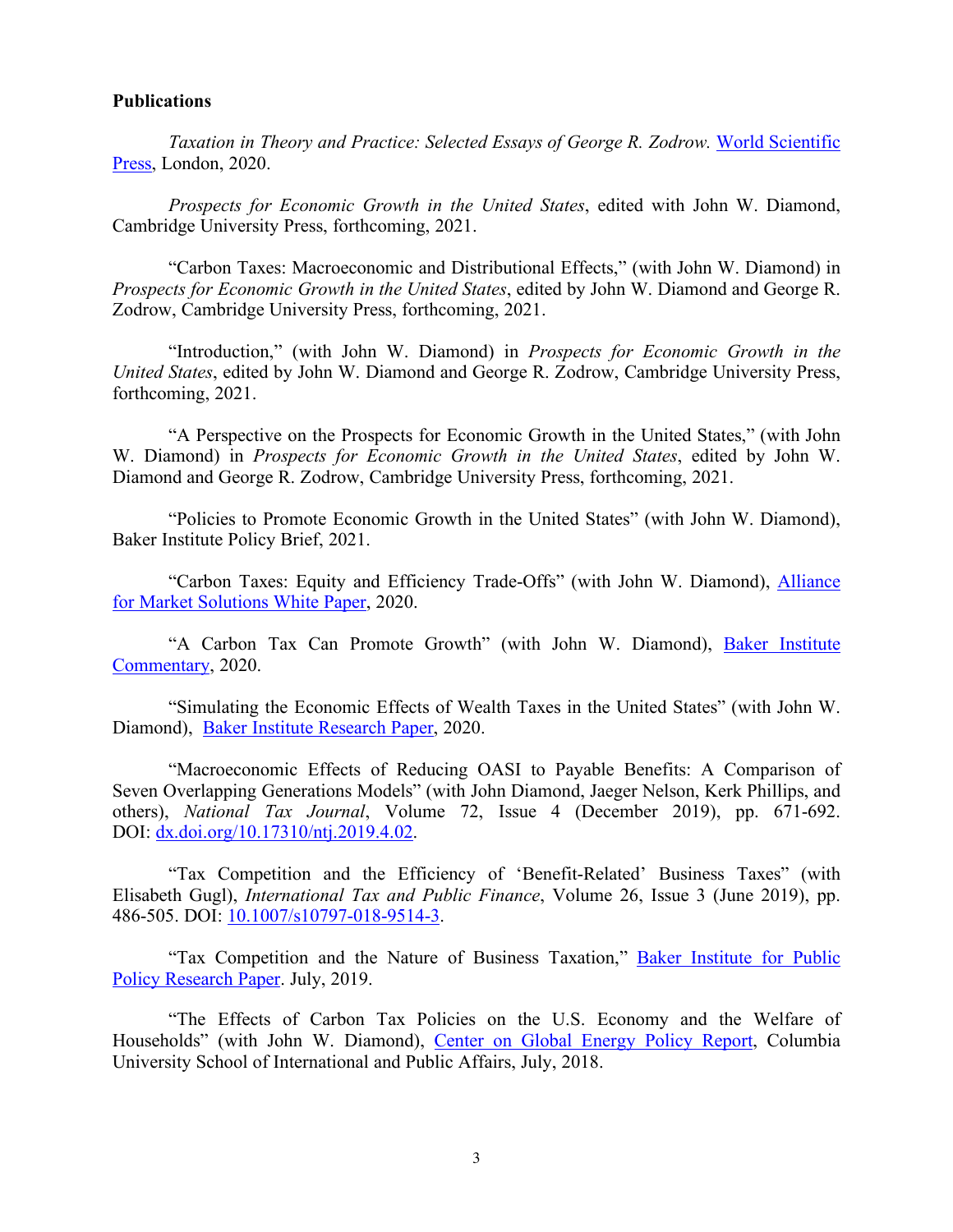"Emissions, Energy, and Economic Implications of the Curbelo Carbon Tax Proposal (with Noah Kaufman, John Larsen, Shashank Mohan, Whitney Herndon, Perter Marsters and John Diamond). Center on Global Energy Policy Working Paper, Columbia University School of International and Public Affairs, July, 2018.

"Dynamic Estimates of the Macroeconomic Effects of the House Republican Tax Reform Blueprint" (with John W. Diamond), Baker Institute for Public Policy Research Paper, March 2018.

"Balancing Act: Weighing the Factors Affecting the Taxation of Capital Income in a Small Open Economy" (with Margaret K. McKeehan). *International Tax and Public Finance*, Volume 24, Issue 1, February 2017, pp. 1-35 (lead article), DOI: 10.1007/s10797-016-9414-3.

"Effects of Curtailing the Home Mortgage Interest Deduction" (with John Diamond and Joyce Beebe). Baker Institute for Public Policy Research Paper, November 3, 2017.

"Tax Policy and Foreign Direct Investment in Open Economies" (with Margaret K. McKeehan). Baker Institute for Public Policy Issue Brief, April 30, 2018.

"U. S. Fiscal Policy" (with John W. Diamond). Baker Institute for Public Policy Issue Brief, December 5, 2016.

"Competition in Business Taxes and Public Services: Are Production-Based Taxes Superior to Capital Taxes?" (with Elisabeth Gugl), *National Tax Journal*, September, 2015, pp. 767-802, DOI: 10.17310/ntj.2015.3S.03.

"Modeling U.S. and Foreign Multinationals in a Dynamic OLG-CGE Model" (with John W. Diamond), Baker Institute for Public Policy Research Paper.

"Debt Problems: The U.S. is not Greece" (with John W. Diamond). Baker Institute for Public Policy Issue Brief, July 23, 2015.

"U.S. Supreme Court Unanimously Chooses Substance over Form in Foreign Tax Credit Case: Implications of the PPL Decision for the Creditability of Cash-Flow Taxes," (with Charles E. McLure, Jr., and Jack Mintz), *International Tax and Public Finance* 22 (5), October 2015, pp. 887-907, DOI: 10.1007/s10797-014-9336-x. Issued as Oxford University Centre for Business Taxation Working Paper 14/11.

"Intrajurisdictional Capitalization and the Incidence of the Property Tax," *Regional Science and Urban Economics*, Vol. 45, Issue 1, March 2014, pp. 57-66, DOI: 10.1016/j.regsciurbeco.2014.01.002.

*Pathways to Fiscal Reform in the United States*, edited with John W. Diamond, MIT Press, Cambridge MA, 2014.

"Directions for Fiscal Reform in the United States" (with John W. Diamond), in *Pathways to Fiscal Reform*, edited by John W. Diamond and George R. Zodrow, MIT Press, Cambridge MA, 2014.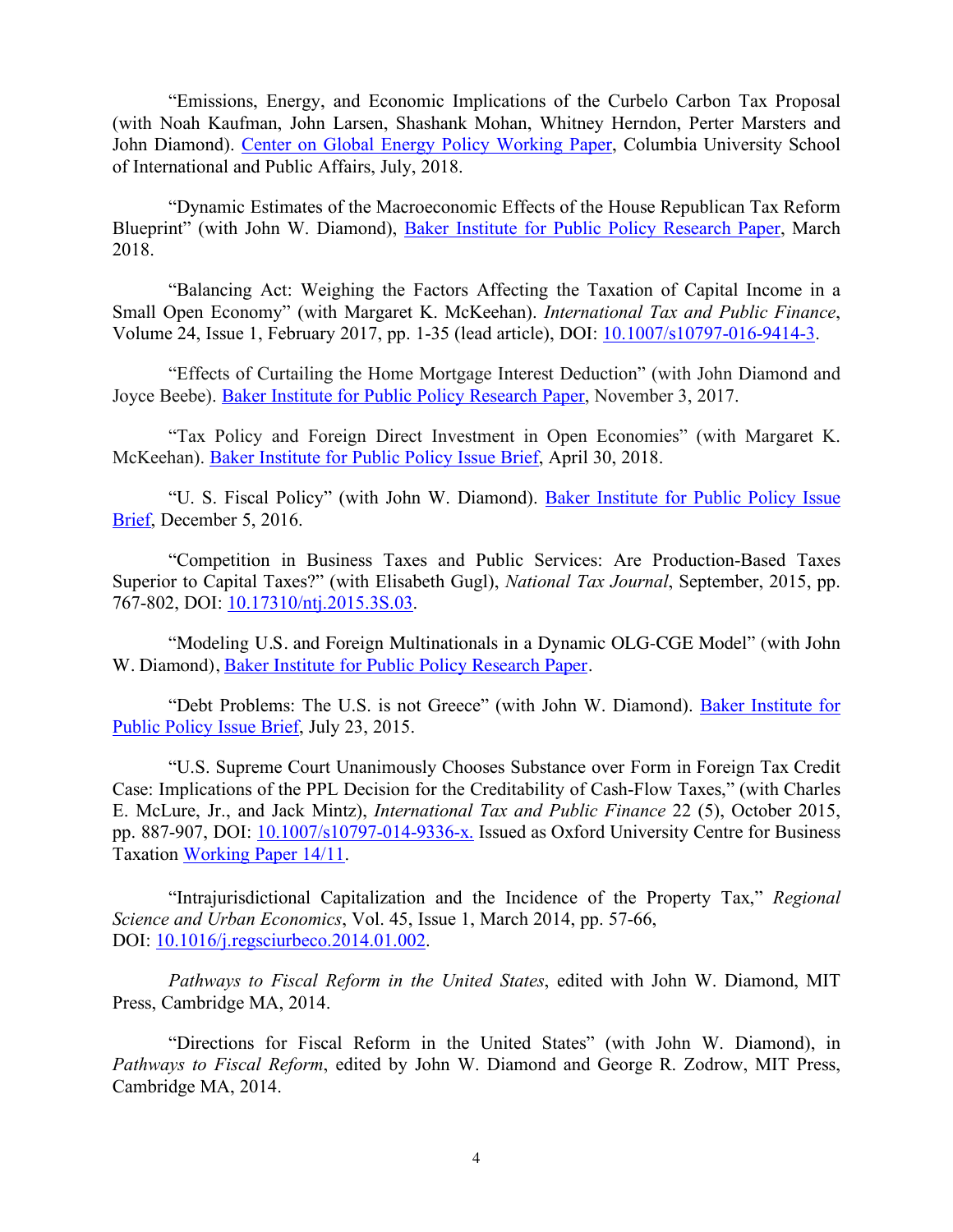"The Dynamic Economic Effects of a U.S. Corporate Income Tax Rate Reduction" (with John W. Diamond, Thomas S. Neubig, and Robert J. Carroll), in *Pathways to Fiscal Reform in the United States*, edited by John W. Diamond and George R. Zodrow, MIT Press, Cambridge MA, 2014. Issued as Oxford University Centre for Business Taxation Working Paper 14/05.

"Discussion: State and Local Net Fiscal Incidence and the Tiebout Model," in Jorge Martinez-Vazquez and Stanley L. Winer (eds.), *Coercion and Social Welfare in Public Finance: Economic and Political Dimensions,* Cambridge University Press, 2014, pp. 241-247.

"Promoting Growth, Maintaining Progressivity, and Dealing with the Fiscal Crisis: CGE Simulations of a Temporary VAT Used for Debt Reduction," (with John W. Diamond). *Public Finance Review* 41 (6), November, 2013, 852-884.

"Dynamic Overlapping Generations CGE Models and the Analysis of Tax Policy: The Diamond-Zodrow Model," (with John W. Diamond), in *Handbook of Computable General Equilibrium Modeling*, edited by Peter B. Dixon and Dale W. Jorgenson, Elsevier Publishing, 2013, pp. 743-813.

*Taxation in Developing Countries* (edited with Clemens Fuest), MIT Press, Cambridge MA, 2013.

"Introduction to Taxation in Developing Countries," (with Clemens Fuest), in Clemens Fuest and George Zodrow (eds.), *Taxation in Developing Countries*. Cambridge MA: MIT Press, 2013.

"Consumption-Based Direct Taxes: A Guided Tour of the Amusement Park," (with Charles E. McLure, Jr.), in James Alm and Jorge Martinez-Vazquez (eds.), *Tax Reform in Developing Countries*. International Library of Critical Writings in Economics. Edgar Elgar Publishing, 2013 (reprint of 2007 article in *FinanzArchiv*).

"Revisiting the Excise Tax Effects of the Property Tax," (with Athiphat Muthitachareon), *Public Finance Review*, September 2012, Vol. 40 (5), 555-583 (lead article).

"Reflections on the Excise Tax Effects of the Property Tax," (with Athiphat Muthitachareon), *Proceedings of the 104th Annual Conference on Taxation*, National Tax Association, 2012, pp. 65-70.

*Amici Curiae Brief Filed (August 8, 2012) in Support of Petitioners, PPL Corp and Subsidiaries v. Commissioner of Internal Revenue, Supreme Court of the United States* (with Rosanne Altshuler, Richard M. Bird, Malcolm Gillis, Arnold C. Harberger, Gary Hufbauer, Charles E. McLure, Jr., and Jack Mintz).

"Price Effects of Implementing a VAT in the United States," (with Robert J. Carroll, Robert J. Cline, John W. Diamond, and Thomas S. Neubig), *Proceedings of the 103rd Annual Conference on Taxation*, National Tax Association, 2011, pp. 56-63.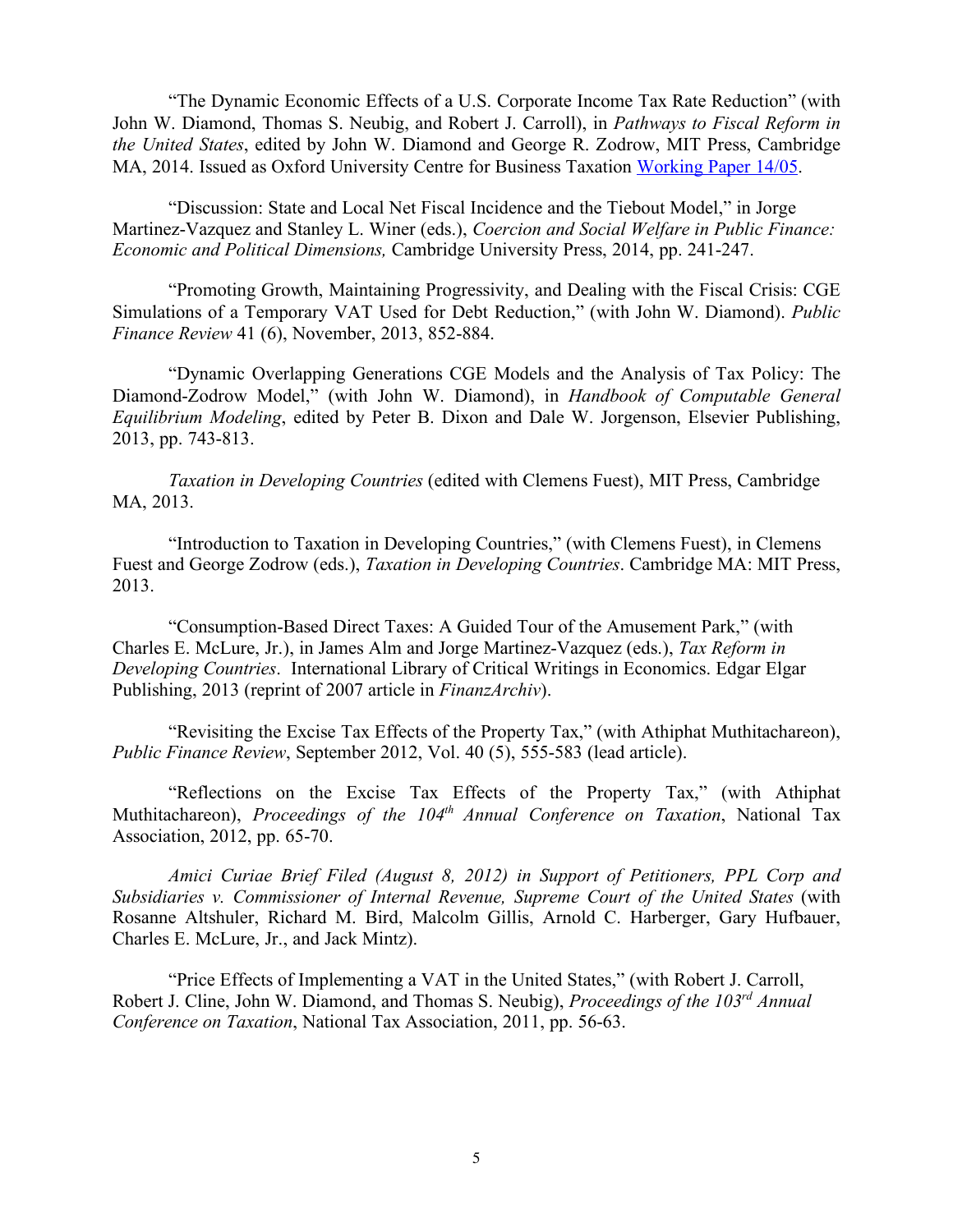"On the Traditional and New Views of Dividend Taxation," in *The Economics of Taxation, Volume II*, edited by James Alm, Edward Elgar Publishing, 2011, pp. 573-585 (reprint of 1991 article published in the *National Tax Journal*).

"Fundamental Tax Reform: Then and Now," Baker Institute for Public Policy Report, Rice University. Published in the Congressional Record, May 11, 2011, Joint Committee on Taxation, JCX-28-11, pp. 27-38.

"International Taxation and Company Tax Policy in Small Open Economies," in *Tax Reform in Open Economies: International and Country Perspectives,* edited by Iris Claus, Norman Gemmell, Michelle Harding and David White, Edward Elgar Publishing, 2010, pp. 109- 134.

"Capital Mobility and Capital Tax Competition," *National Tax Journal*, December 2010, pp. 865-902.

"Pillars of Public Finance," *Proceedings of the 102nd Annual Conference on Taxation*, National Tax Association, 2009, pp. 217-225.

• Preliminary version published in *State Tax Notes*, February 15, 2010.

"The Efficiency Costs of a Local Property Tax," (with Athiphat Muthitacharoen), in *Challenging the Conventional Wisdom on the Property Tax*, edited by Roy Bahl, Jorge Martinez-Vazquez and Joan Youngman*,* pp. 15-42. Lincoln Institute of Land Policy, Cambridge MA, 2010.

"International Prospects for Consumption-Based Direct Taxes: A Guided Tour," in John G. Head and Richard Krever (eds.), *Tax Reform in the 21st Century: A Volume in Memory of Richard Musgrave*, pp. 51-72. New York: Wolters-Kluwer, 2009 (reprint of 1997 article in *FinanzArchiv*).

"Tax Policy Experts Express Views on California's Proposed Tax Plan," (with Joseph Bankman, Arnold Harberger, Walter Hellerstein, James Hines, Charles McLure, Steven Sheffrin, Kirk Stark and John Swain), *State Tax Notes,* Vol. 53, No. 13 (September 28, 2009), pp. 916- 919.

"Corporate Income Taxation in Canada," *Canadian Tax Journal*, Volume 56, Issue 2 (2008), pp. 392-468.

• Issued as Oxford University Centre for Business Taxation Working Paper WP 08/19.

"The Property Tax Incidence Debate and the Mix of State and Local Finance of Local Public Expenditures," *CES-ifo Economic Studies*, Volume 53 (4) (January 2008), pp. 1-27 (lead article). DOI: 10.1093/cesifo/ifm019.

- Reprinted in *State Tax Notes*, Vol. 48, No. 7 (May 19, 2008), pp. 567-580.
- Issued as Oxford University Centre for Business Taxation Working Paper WP 08/01.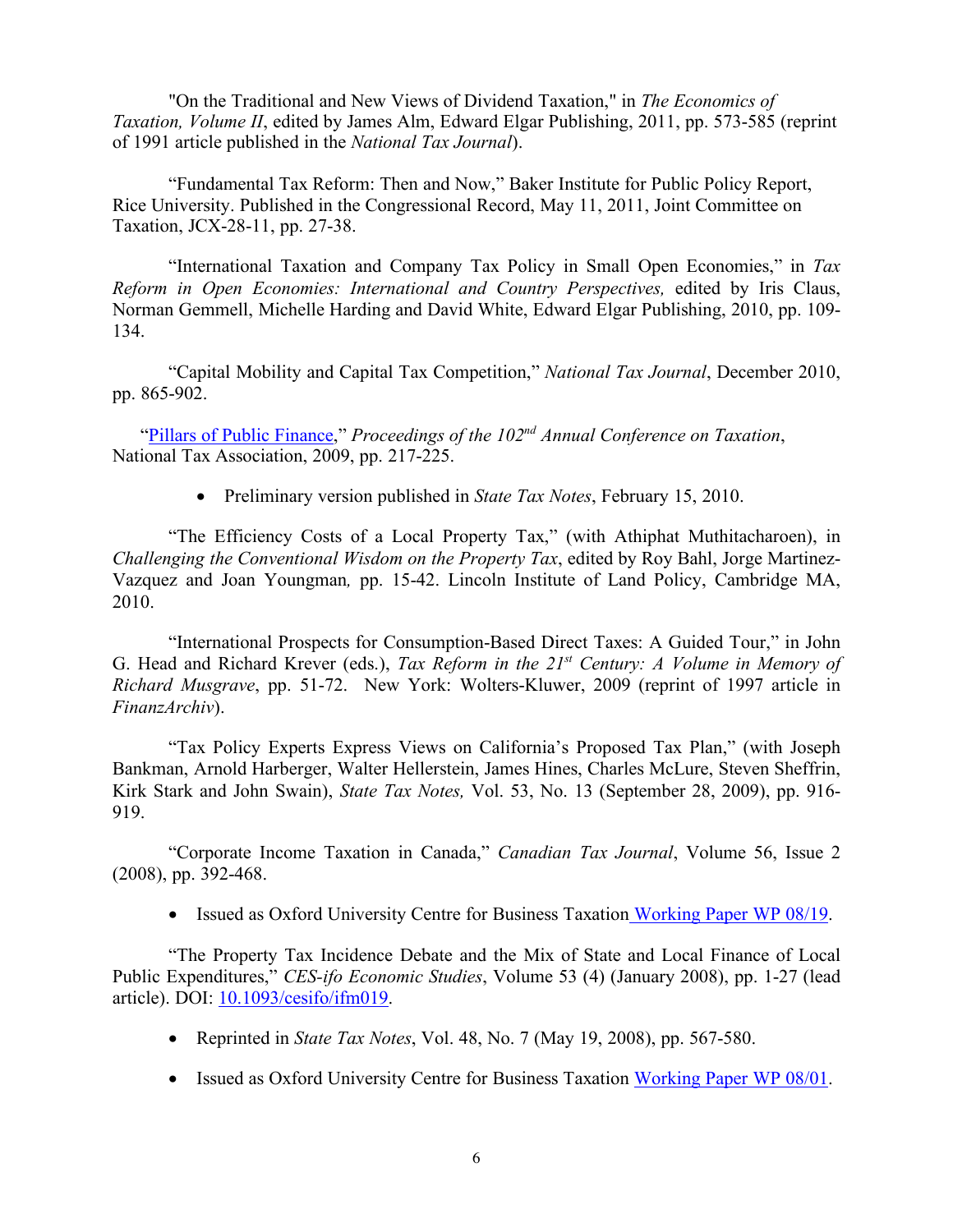"Property Taxation," in Steven N. Durlauf and Lawrence E. Blume (eds.), *The New Palgrave Dictionary of Economics: Second Edition*, London: Palgrave-Macmillan, 2008.

"Consumption Tax Reform: Changes in Business Equity and Housing Prices" (with John W. Diamond), in John W. Diamond and George R. Zodrow (eds.), *Fundamental Tax Reform: Issues, Choices and Implications*, MIT Press, 2008, pp. 227-280.

"Is It Time for Fundamental Tax Reform?" (with John W. Diamond), in John W. Diamond and George R. Zodrow (eds.), *Fundamental Tax Reform: Issues, Choices and Implications*, MIT Press, 2008, pp. 1-23.

*Fundamental Tax Reform: Issues, Choices and Implications*, edited with John W. Diamond, MIT Press, 2008.

"Selecting Parameter Values for General Equilibrium Model Simulations," (with Timothy G. Gunning and John W. Diamond), *Proceedings of the One Hundredth Annual Conference on Taxation*, National Tax Association, 2008, pp. 43-49.

"Efficiency and State and Local Taxation," (with Athiphat Muthitachareon), *Proceedings of the 101st Annual Conference on Taxation*, National Tax Association, 2008, pp. 57-64.

Comment on "Dividend Taxes," in Alan J. Auerbach and Dan Shaviro (eds.), *Institutional Foundations of Public Finance: Economic and Legal Perspectives*, Harvard University Press, 2008, pp. 234-240.

"Should Capital Income be Subject to Consumption-Based Taxation?" in *Taxing Capital Income*, edited by Henry J. Aaron, Len Burman and Eugene C. Steuerle, Urban Institute Press, 2007, pp. 49-81.

• Issued as Oxford University Centre for Business Taxation Working Paper WP 07/15.

"Consumption-Based Direct Taxes: A Guided Tour of the Amusement Park," (with Charles E. McLure, Jr.), *Finanzarchiv*, Volume 63, (June, 2007), pp. 285-307.

• Reprinted in John G. Head and Richard Krever (eds.), *Tax Reform in the 21st Century: A Volume in Memory of Richard Musgrave*, pp. 51-72. New York: Wolters-Kluwer, 2009.

"Economic Effects of a Personal Capital Income Tax Add-On to a Consumption Tax," (with John Diamond), *Finanzarchiv*, Volume 63 (September 2007), pp. 374-395.

"The U.S. Experience with the Estate Tax and its Implications for Wealth Transfer Taxation in Latin America" (with John Diamond), *Bulletin of International Taxation*, Volume 61, Number 11 (2007), 494-514.

"Modeling Tax Reform in an International Setting," (with Joyce Tung and John Diamond), *Proceedings of the Ninety-Ninth Annual Conference on Taxation*, National Tax Association (2007), pp. 351-358.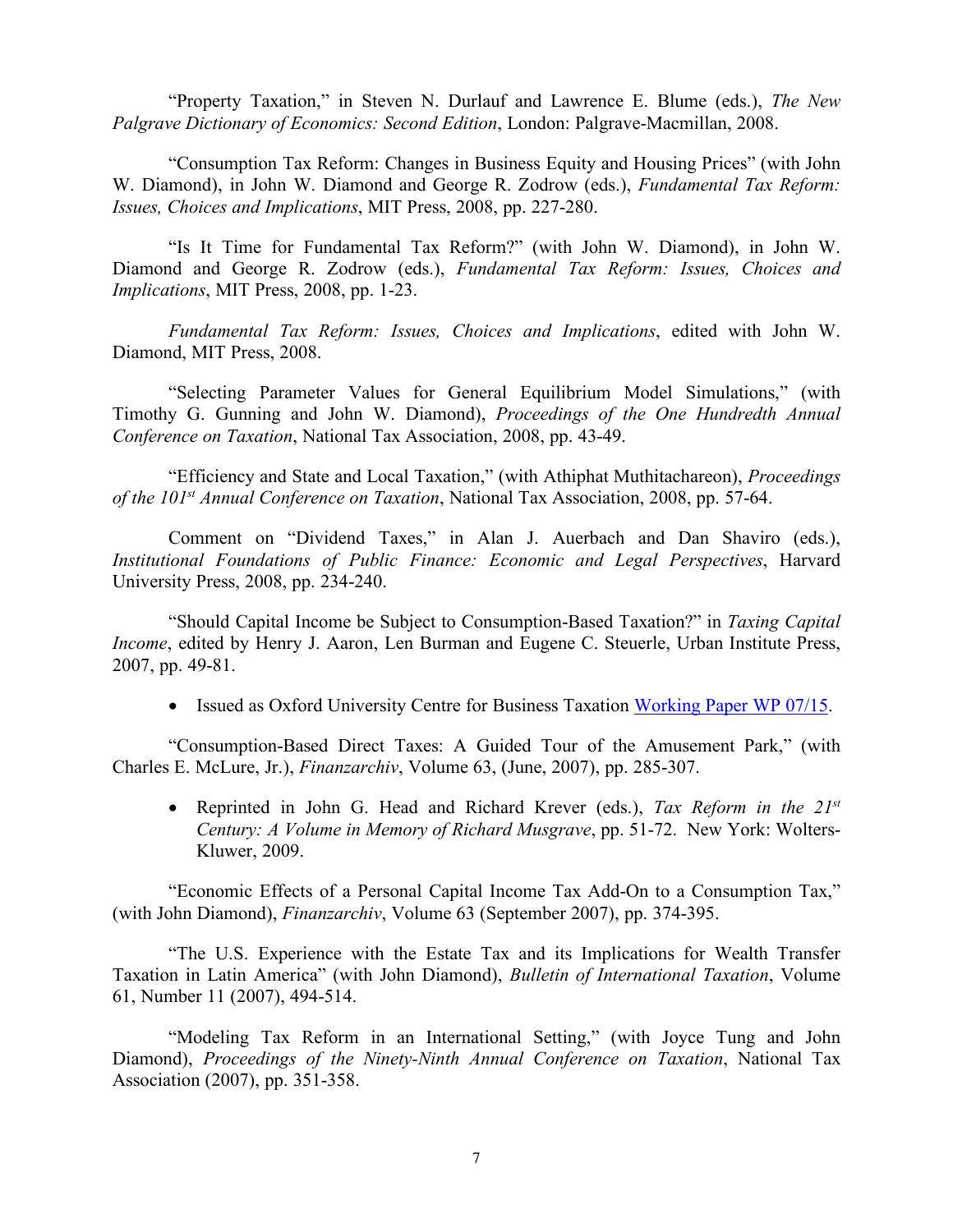Comment on "The 2003 Dividend Tax Cuts and the Value of the Firm: An Event Study," in Alan Auerbach, James Hines and Joel Slemrod (eds.), *Taxing Corporate Income in the 21st Century*, Cambridge University Press, 2007, pp. 134-139.

"Capital Mobility and Source-Based Taxation of Capital Income in Small Open Economies," *International Tax and Public Finance*, Vol. 13, Nos. 2/3 (May 2006), pp. 269-294.

"Optimal Commodity Taxation of Traditional and Electronic Commerce," *National Tax Journal*, Vol. 59, No. 1 (March 2006), pp. 7-31 (lead article).

"Time for U.S. Tax Reform? The Tax Reform Panel's Recommendations," (with Charles E. McLure, Jr.), *Bulletin of International Taxation*, Vol. 60, No. 4 (April 2006), pp. 134-149 (lead article).

"International Tax Competition and Tax Incentives for Developing Countries," (with Elisabeth Gugl), in *The Challenges of Tax Reform in a Global Economy,* edited by James Alm, Jorge Martinez-Vasquez and Mark Rider, Springer, 2006, pp. 167-191.

"Should Electronic Commerce Receive Preferential Tax Treatment?" *State Tax Notes*, Volume 41, Number 7 (August 14, 2006), pp. 423-435.

"What Does Intrajurisdictional Capitalization Tell Us About the Incidence of the Property Tax?" *Land Lines*, Lincoln Institute of Land Policy, Vol. 18, No. 2 (April 2006), pp. 14-19.

"Reflections on the Use of Life-Cycle Computable General Equilibrium Models in Analyzing the Effects of Tax Reform," (with John W. Diamond), *NTA Network*, National Tax Association, April 2006, pp. 3-4.

"State and Local Taxation of Business Property: A Small Open Economy Perspective," (with Athiphat Muthitacharoen), *Proceedings of the Ninety-Eighth Annual Conference on Taxation*, National Tax Association, 2006, pp. 434-440.

"Foreign Direct Investment and the Business Tax in Colombia," (with Juan José Echavarría), in *Fiscal Reform in Colombia: Problems and Prospects*, edited by Richard Bird, James Poterba and Joel Slemrod, MIT Press, 2005, pp. 153-190.

"Unfashionably Early," *Proceedings of the Ninety-Seventh Annual Conference on Taxation*, National Tax Association, 2005, pp. 135-142.

> • Preliminary version published in *State Tax Notes*, volume 35, number 1 (January 3, 2005), pp. 889-895.

"Tax Incidence," in *Encyclopedia of Taxation and Tax Policy*, Second Edition, edited by Joseph Cordes, Robert Ebel, Jane Gravelle, Urban Institute and National Tax Association, 2005, pp. 186-190.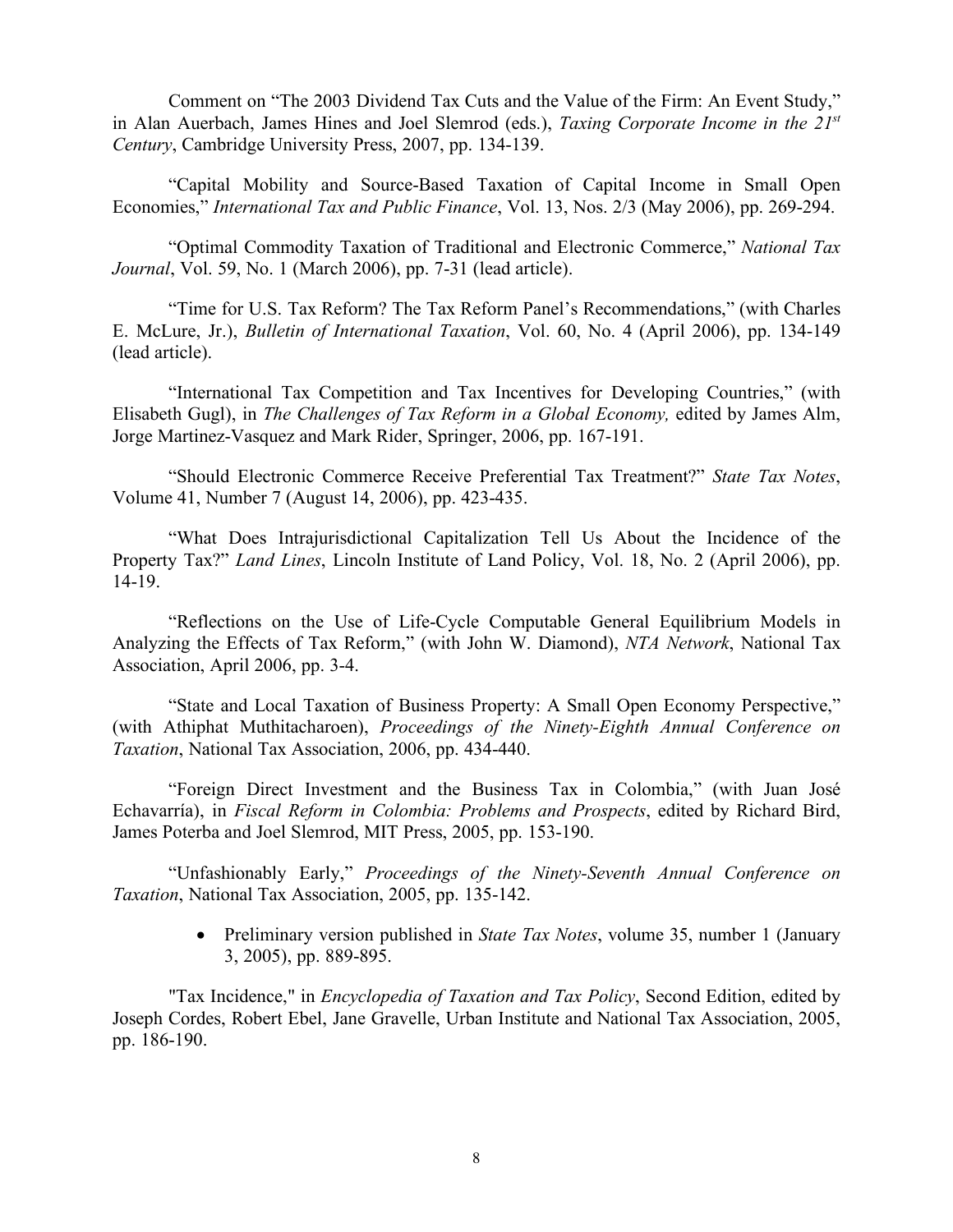"Tax Competition and Local Tax Incentives" (with Elisabeth Gugl), *Proceedings of the Ninety-Sixth Annual Conference on Taxation*, Washington DC, National Tax Association, 2004, pp. 336-342.

"Revenue Options for the State of Texas," *State Tax Notes*, Vol. 34, No. 12 (December 20, 2004), pp. 799-821.

"An Economic Evaluation of Alternative Sources of Tax Revenue for the State of Texas," Joint Select Committee on Public School Finance, Texas School Finance Project, March 12, 2004.

"Tax Competition and Tax Coordination in the European Union," *International Tax and Public Finance,* Volume 10, Number 6 (November 2003), pp. 651-671.

"Network Externalities and Indirect Tax Preferences for Electronic Commerce," *International Tax and Public Finance*, Vol. 10, Issue 1 (January, 2003), pp. 79-97.

- Reprinted in *State Tax Notes,* Volume 28, No. 11 (June 16, 2003), pp. 969-979.
- Preliminary version published in Italian as "Esternalità di rete e trattamento fiscale privilegiato del commercio elettronico," *Fiscalia: Analisi e Commenti di Diritto Tributario Internazionale*, Vol. 6 (Nov./ Dec. 2000), pp. 577-594.

"Reflections on the Economic Theory of Local Tax Incentives," *State Tax Notes* Vol. 28, No. 10 (June 9, 2003), pp. 891-900.

"Sales Taxation of Services: An Economic Analysis," with Michele E. Hendrix, *Florida State Law Review*, Spring 2003, Vol. 30, pp. 411-433 (lead article).

• Reprinted in *State Tax Notes,* Volume 31, No. 8 (February 23, 2004), pp. 641-51.

"Prospects for Consumption-Based Tax Reform in the United States," *Finanzarchiv*, Volume 59 (2002/2003), pp. 264-294.

"Alternative Forms of Direct Consumption Taxes: The Croatian Approach," in Michael Ahlheim, Heinz-Dieter Wenzel and Wolfgang Wiegard (eds.), *Tax Policy: Theoretical Foundations and Practical Applications*, Springer, 2003, pp. 391-413.

> • Reprinted in *Tax Notes International*, Volume 32, Number 3 (October 6, 2003), pp. 239-251.

"State and Local Public Finance: A Field of Sown Oates," *Proceedings of the Ninety-Fifth Annual Conference on Taxation*, National Tax Association, Washington DC, 2003, pp. 140-147.

*United States Tax Reform in the 21st Century*, George R. Zodrow and Peter Mieszkowski (eds.), Cambridge University Press, 2002.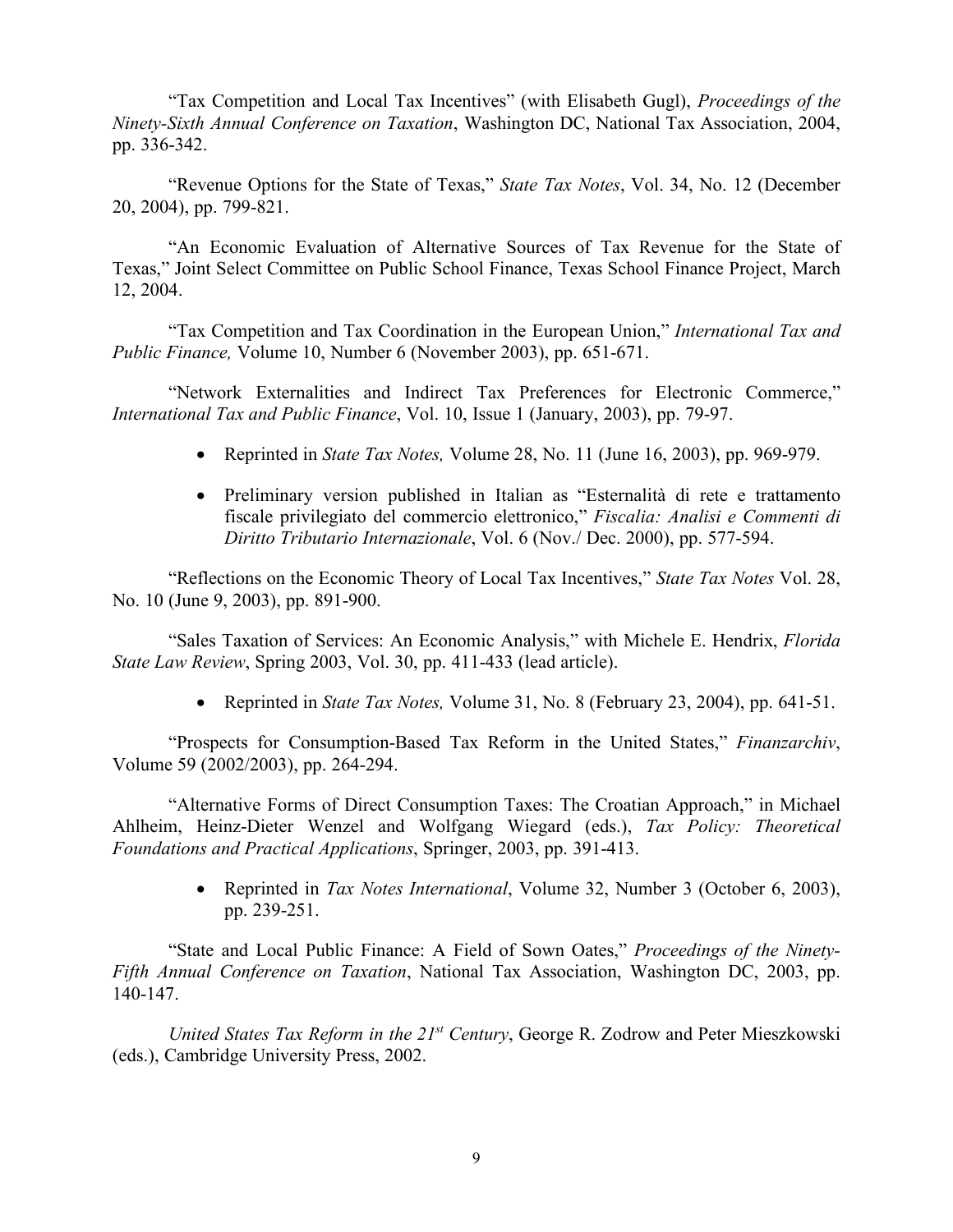"Transitional Issues in the Implementation of a Flat Tax or a Retail Sales Tax," in *United States Tax Reform in the 21st Century*, George R. Zodrow and Peter Mieszkowski (eds.), Cambridge University Press, 2002.

"The Fundamental Question of Fundamental Tax Reform," in *United States Tax Reform in the 21st Century*, George R. Zodrow and Peter Mieszkowski (eds.), Cambridge University Press, 2002.

"Streamlining the Sales Tax: Implications for Economic Growth," *State Tax Notes*, October 28, 2002 (Vol. 26, No. 4), pp. 251-262.

"Review of *Integration of the U.S Corporate and Individual Income Taxes* by Michael J. Graetz and Alvin C. Warren, Jr.," *National Tax Journal*, March 2002 (Vol. 55, No. 1): 187-193.

"The Property Tax as a Capital Tax: A Room with Three Views," *National Tax Journal*, March 2001 (Vol. 54, No. 1), pp. 139-156.

"Reflections on the New View and the Benefit View of the Property Tax," in Wallace E. Oates (ed.), *Property Taxation and Local Government Finance,* Lincoln Institute of Land Policy, Cambridge MA, 2001, pp. 79-111.

> • Preliminary version appeared in *State Tax Notes,* Vol. 18 May 2000, pp. 1805- 1821.)

"Evaluating the Case for a Temporary Moratorium on the Taxation of Electronic Commerce," *State Tax Notes*, Vol. 19 (December 4, 2000), pp. 1515-1521.

> • Also published in Italian as "Valutazione della possibilità di applicazione di una moratoria temporanea all tassazione dell'e-commerce," *Fiscalia: Analisi e Commenti di Diritto Tributario Internazionale*, Vol. 5 (Sept./Oct., 2000), pp. 534- 546.

*State Sales and Income Taxes: An Economic Analysis,* Texas A&M University Press, 1999.

"The Sales Tax, the VAT and Taxes In Between — Or, Is the Only Good NRST a 'VAT in Drag'?," *National Tax Journal*, Vol. 52 (September 1999), pp. 429-442.

"Housing and Intergenerational Redistributions Under a Consumption Tax Reform," *Proceedings of the Ninety-First Annual Conference on Taxation* (with John Diamond), National Tax Association, Washington DC, 1999, pp. 25-31.

"Tax Incidence," in *Encyclopedia of Taxation and Tax Policy*, Joseph Cordes, Robert Ebel, Jane Gravelle (editors), Urban Institute and National Tax Association, 1999.

"The Economic Case for Foreign Tax Credits for Cash Flow Taxes" (with Charles McLure), *National Tax Journal*, Vol. 51 (March 1998), pp. 1-22 (lead article).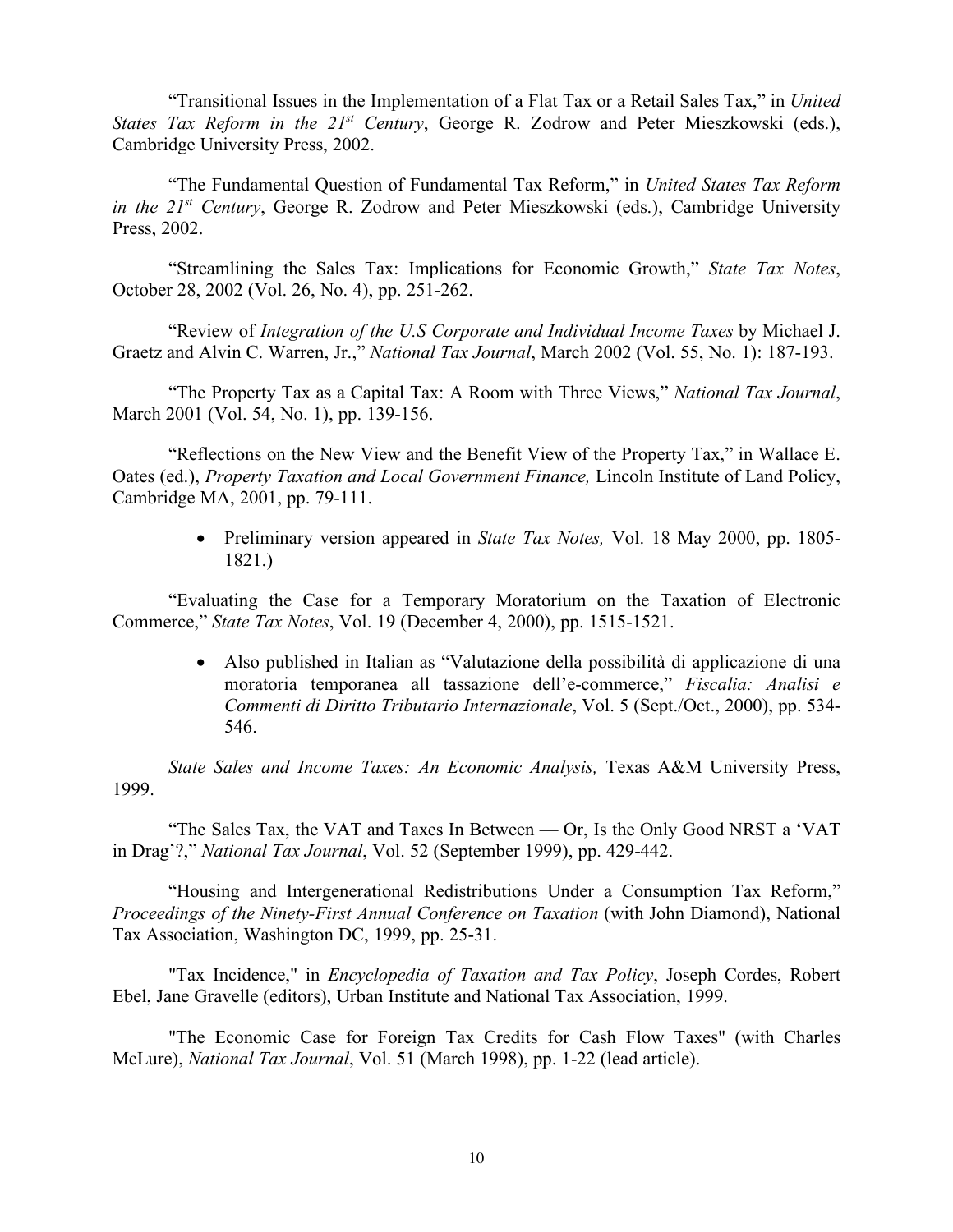"Indirect Consumption Taxes: Common Issues and Differences among the Alternative Approaches" (with Malcolm Gillis and Peter Mieszkowski), *Tax Law Review* Vol. 51 (Summer 1996, published 1998), pp. 725-774.

"Bequests, Saving and Taxation," in *Proceedings of the Eighty-Ninth Annual Conference on Taxation* (with Craig Johnson and John Diamond), National Tax Association, Washington DC, 1997, pp. 37-45.

"On the Transition to Indirect or Direct Consumption-Based Taxation," in Richard Krever (ed.), *Tax Conversations: Essays in Honour of John G. Head*, Kluwer Law International, 1997, pp. 27-59.

"A Corporate Cash Flow Tax as an Income Tax Integration Mechanism," in John G. Head and Richard Krever (eds.), *Company Tax Systems*, Australian Tax Research Foundation, Sydney, 1997, pp. 321-340.

"Reflections on the Consumption Tax Option," in John G. Head and Richard Krever (eds.), *Taxation Towards 2000,* Australian Tax Research Foundation, Sydney, 1997, pp. 46-79.

"Thirty Years of Tax Reform in Colombia," (with Charles E. McLure, Jr.), in Wayne Thirsk (ed.), *Recent Experience with Tax Reform in Developing Countries,* World Bank, 1997, pp. 57-125.

"Review of *Economic Effects of Fundamental Tax Reform,"* edited by Henry J. Aaron and William G. Gale, *Journal of Economic Literature*, Volume 35 (December 1997), pp. 22-23.

"A Hybrid Approach to the Direct Taxation of Consumption," (with Charles E. McLure, Jr.), in Michael J. Boskin (ed.), *Frontiers of Tax Reform*, Hoover Institution Press, 1996, pp. 70- 90.

"A Hybrid Consumption-Based Direct Tax Proposed for Bolivia" (with Charles E. McLure, Jr.), *International Tax and Public Finance*, Vol. 3:1 (January 1996), pp. 97-112.

> • Also published as "Un Impuesto Directo Híbrido Basado en el Consumo: Propuesta para Bolivia," *Revista Hacienda Pública Española*, Vol. 140, pp. 139- 151.

"Creditability Concerns Doom Bolivian Flat Tax" (with Charles E. McLure, Jr.), *Tax Notes International*, March 11, 1996, pp. 825-829.

"Taxation, Uncertainty and the Choice of a Consumption Tax Base," *Journal of Public Economics*, Vol. 58:2 (October 1995), pp. 257-265.

"Economic Issues in the Taxation of Capital Gains," *Canadian Public Policy* Vol. 21 (November 1995), pp. 527-557.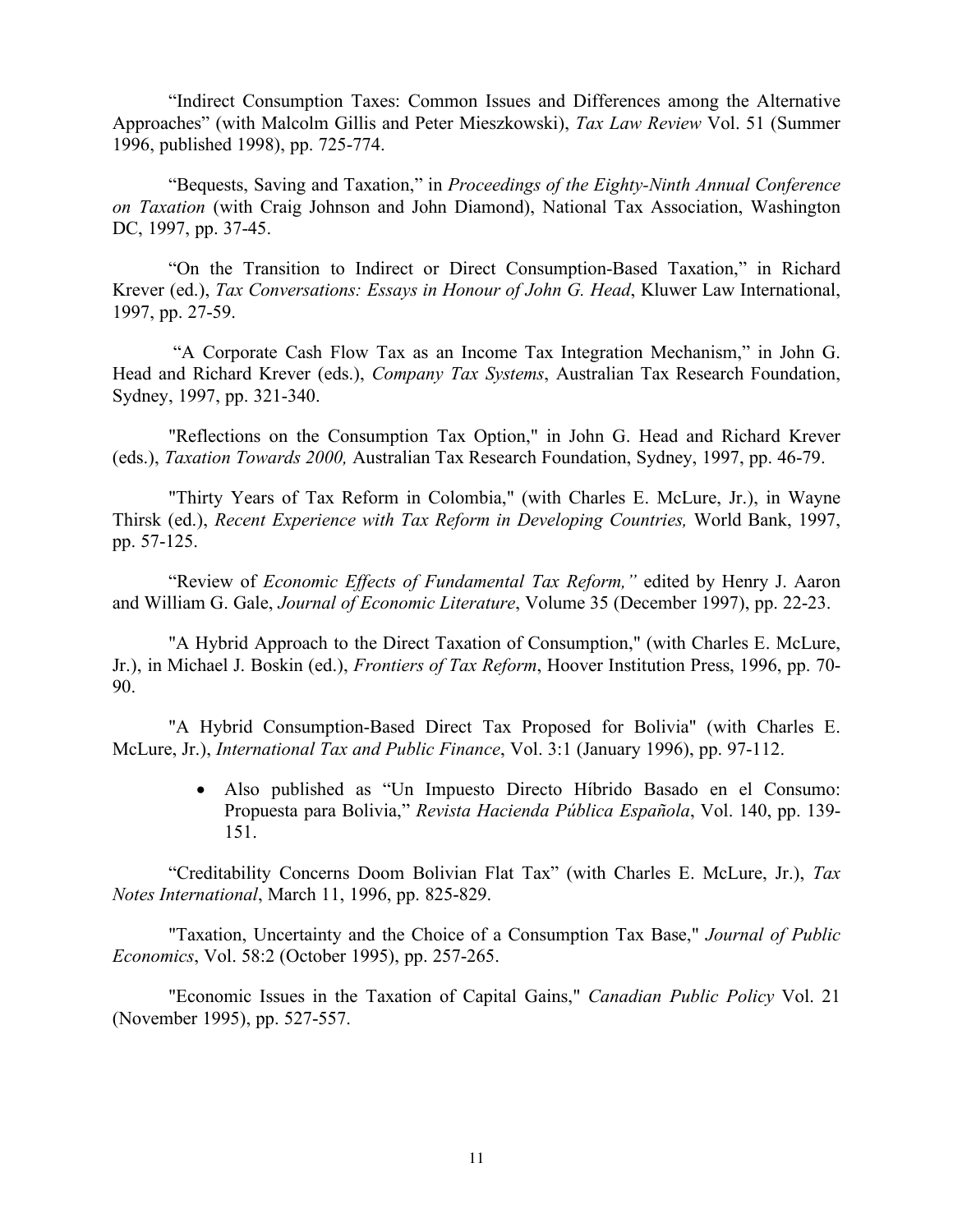"Advantages of a Hybrid Direct Tax on Consumption," (with Charles E. McLure, Jr.), in *Proceedings of the Eighty-Eighth Annual Conference on Taxation,* National Tax Association, 1995, pp. 47-52.

"Review of *Fiscal Equalization for State and Local Government Finance,* edited by John E. Anderson, "*Public Budgeting and Finance*, Fall 1995, pp. 92-95.

"Income Tax Reform and Investment Incentives," in Zeljko Bogetic and Arye L. Hillman (eds.), *Financing Government in the Transition: Bulgaria*, World Bank, 1995, pp. 71-96.

"The Study and Practice of Income Tax Policy," (with Charles E. McLure, Jr.), in John M. Quigley and Eugene Smolensky (eds.), *Modern Public Finance*, Harvard University Press, 1994, pp. 165-209.

"Tax Assignment and Intergovernmental Grants," *Revista Hacienda Pública Española*, March 1994, pp. 151-167.

"Economic Analyses of Capital Gains Taxation: Realizations, Revenues, Efficiency and Equity," *Tax Law Review,* Volume 48:3 (Spring 1993), pp. 419-527*.* 

"Capital Income Taxation in Burundi," *Journal of African Economies*, Vol. 2:3 (December 1993), pp. 348-380*.*

"Transitional Issues in Moving to a Direct Consumption Tax," (with Shounak Sarkar), *National Tax Journal*, Vol. 46: 3, September 1993, pp. 359-376.

"Grandfather Rules and the Theory of Optimal Tax Reform," *Journal of Public Economics*, Volume 49:2 (November 1992), pp. 163-190.

"Review of *Do Taxes Matter? The Impact of the Tax Reform Act of 1986*, edited by Joel Slemrod," *Journal of Economic Literature*, Vol. 30:2 (June 1992), pp. 916-918.

"On the Traditional and New Views of Dividend Taxation," *National Tax Journal*, Vol. 44:4 (December 1991), pp. 497-509.

> • Reprinted in *The Economics of Taxation, Volume II*, edited by James Alm, Edward Elgar Publishing, 2011, pp. 573-585.

"Implementing Direct Consumption Taxes in Developing Countries," (with Charles E. McLure, Jr.), *Tax Law Review*, Volume 46:4 (Summer 1991), pp. 405-487.

> • Excerpt published as "Replacing the Income Tax with a Direct Consumption Tax," in Richard M. Bird and Oliver Oldman (eds.), *Readings on Taxation in Developing Countries*, fourth edition, The Johns Hopkins University Press, 1990, pp. 230-239.

"Tax Reform in Colombia: Process and Results," (with Charles E. McLure, Jr.), in Javad Khalilzadeh-Shirazi and Anwar Shah, *Tax Policy in Developing Countries,* World Bank, 1991, pp. 1-22.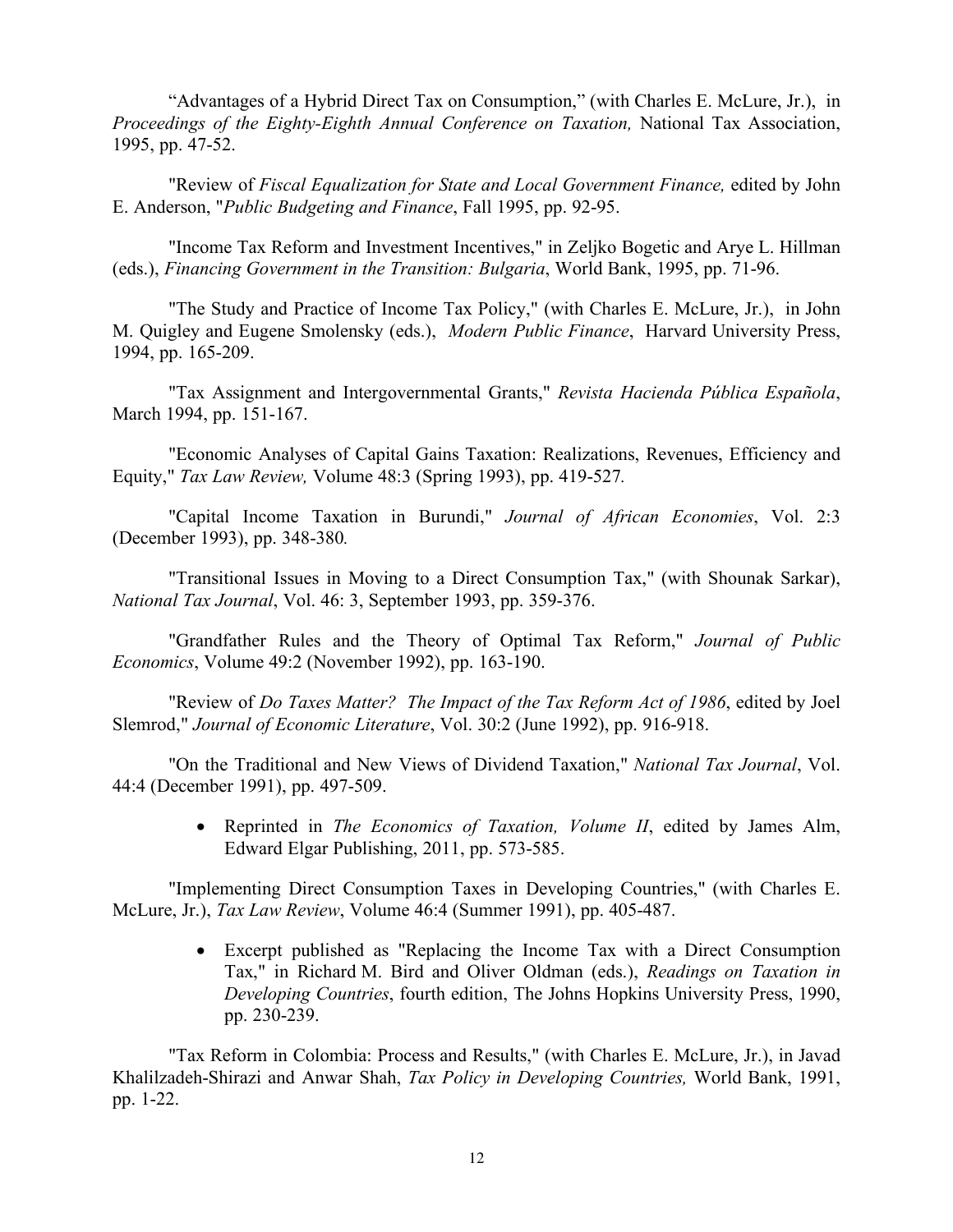"Comments," *Proceedings of the Eighty-Third Annual Conference on Taxation,* National Tax Association, 1991, pp. 141-144.

"Budgetary Constraints and the Implementation of Tax Reform," *1989 Proceedings of the Eighty-Second Annual Conference on Taxation,* National Tax Association, 1990, pp. 28-36.

"Administrative Advantages of the Individual Tax Prepayment Approach to the Direct Taxation of Consumption," (with Charles E. McLure, Jr.), in Manfred Rose (ed.), *Heidelberg Congress on Taxing Consumption*, Springer-Verlag, 1990, pp. 335-389.

"The Choice between Income and Consumption: Efficiency and Horizontal Equity Aspects," in Sijbren Cnossen and Richard M. Bird (eds.), *The Personal Income Tax: Phoenix from the Ashes?* North Holland, Contributions to Economic Analysis Series, 1990, pp. 85-115.

"Taxation and the Tiebout Model: The Differential Effects of Head Taxes, Taxes on Land Rents and Property Taxes," (with Peter Mieszkowski), *Journal of Economic Literature*, Vol. 27:3 (September 1989), pp. 1098-1146.

"Tax Reform and Financial Policy in Colombia," (with Charles E. McLure, Jr.), in Carlos Caballero Argaez (ed.), *Macroeconomics, Capital Markets and Financial Transactions*, Asociacion Bancaria de Colombia, 1989, pp. 302-329.

"The Windfall Recapture Tax: Issues of Theory and Design," *Public Finance Quarterly*, Vol. 16:4 (October 1988), pp. 387-424.

"Eliminating State and Local Tax Deductibility: A General Equilibrium Model of Revenue Effects," in Harvey S. Rosen (ed.), *Fiscal Federalism: Quantitative Studies*, University of Chicago Press for the National Bureau of Economic Research, 1988, pp. 177-210.

"A Direct Tax on Consumption as an 'Add-On' Tax," *Tax Notes*, March 21, 1988, pp. 1389 -1400.

"Treasury I and the Tax Reform Act of 1986: The Economics and Politics of Tax Reform," (with Charles E. McLure, Jr.), *Journal of Economic Perspectives*, Vol. 1:1 (Summer 1987), pp. 37-58.

"Alternative Approaches to Progressive Expenditure Taxation," *Proceedings of the Seventy-Ninth Annual Conference on Taxation,* National Tax Association, 1986, pp. 125-134.

"Tax Reform: More Forms, What Substance?" *Action Brief*, Rice Institute for Policy Analysis, February 1987.

"Implementing Tax Reform: The Intergenerational Carryover Problem," *National Tax Journal*, Vol. 39:4 (December 1986), pp. 419-433.

"The New View of the Property Tax: A Reformulation," (with Peter Mieszkowski), *Regional Science and Urban Economics*, Vol. 16:3 (August 1986), pp. 309-327.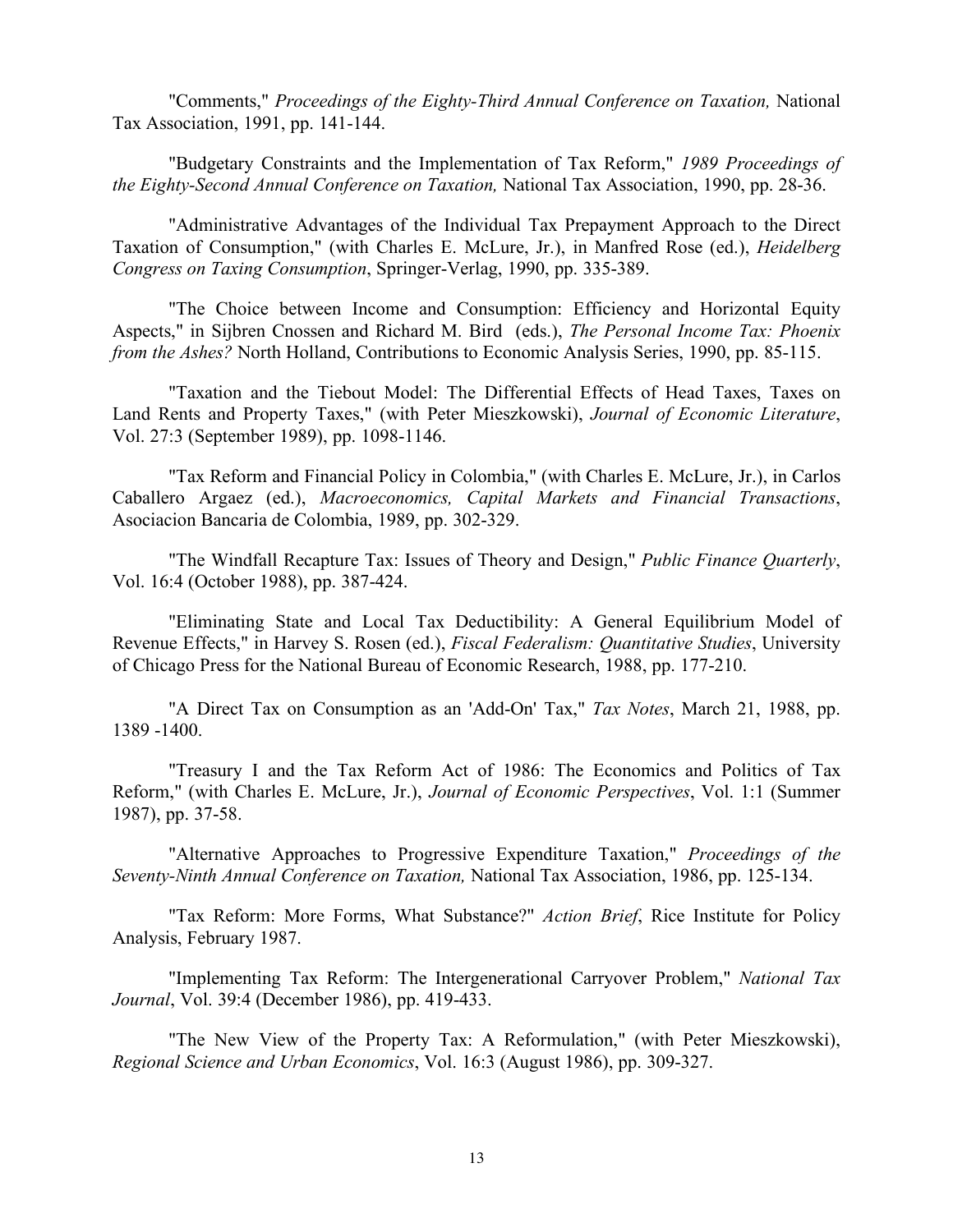"Pigou, Tiebout, Property Taxation and the Under-Provision of Local Public Goods," (with Peter Mieszkowski), *Journal of Urban Economics,* Vol. 19:3 (May 1986), pp. 356-370.

"Comment on 'State and Local Taxes: Facts and Analysis'," in Harvey S. Rosen (ed.), *Studies in State and Local Public Finance*, University of Chicago Press for the National Bureau of Economic Research, 1986, pp. 179-185.

"Optimal Tax Reform in the Presence of Adjustment Costs," *Journal of Public Economics*, Vol. 27:2 (July 1985), pp. 211-230.

"Partial Tax Reform: An Optimal Taxation Perspective," *Canadian Journal of Economics,* Vol. 18:2 (May 1985), pp. 335-346.

"The Incidence of Metropolitan Property Tax Base Sharing and Rate Equalization," *Journal of Urban Economics,* Vol. 15:2 (March 1984), pp. 210-229.

"The Incidence of a Partial State Corporate Income Tax," (with Peter Mieszkowski), *National Tax Journal,* Vol. 38:4 (December 1985), pp. 489-496.

"Review of *Capital Taxation,* edited by Martin Feldstein," *Journal of Economic Literature*, Vol. 22:1 (March 1984), pp. 128-130.

"The Incidence of the Property Tax: The Benefit View vs. The New View," (with Peter Mieszkowski), in George R. Zodrow (ed.), *Local Provision of Public Services: The Tiebout Model After Twenty-Five Years*, Academic Press, 1983, pp. 109-129.

> • Reprinted in *Readings in Public Finance*, edited by Dick Netzer and Matthew P. Drennan, Blackwell Publishers, 1997, pp. 135-154.

"The Tiebout Model After Twenty-Five Years: An Overview," in George R. Zodrow (ed.), *Local Provision of Public Services: The Tiebout Model After Twenty-Five Years,* Academic Press, 1983, pp. 1-15.

"Implementing Tax Reform," *National Tax Journal*, Vol. 34:4 (December 1981), pp. 401-418.

"Optimal Tax Reform: The Case of Property Tax Equalization," *Proceedings of the Seventy-Third Annual Conference on Taxation*, National Tax Association, 1980, pp. 240-250.

## **Books**

*Taxation in Theory and Practice: Selected Essays of George R. Zodrow.* World Scientific Press, London, 2020.

*Prospects for Economic Growth in the United States*, edited with John W. Diamond, Cambridge University Press, forthcoming.

*Pathways to Fiscal Reform*, edited with John W. Diamond, MIT Press, Cambridge MA, 2014.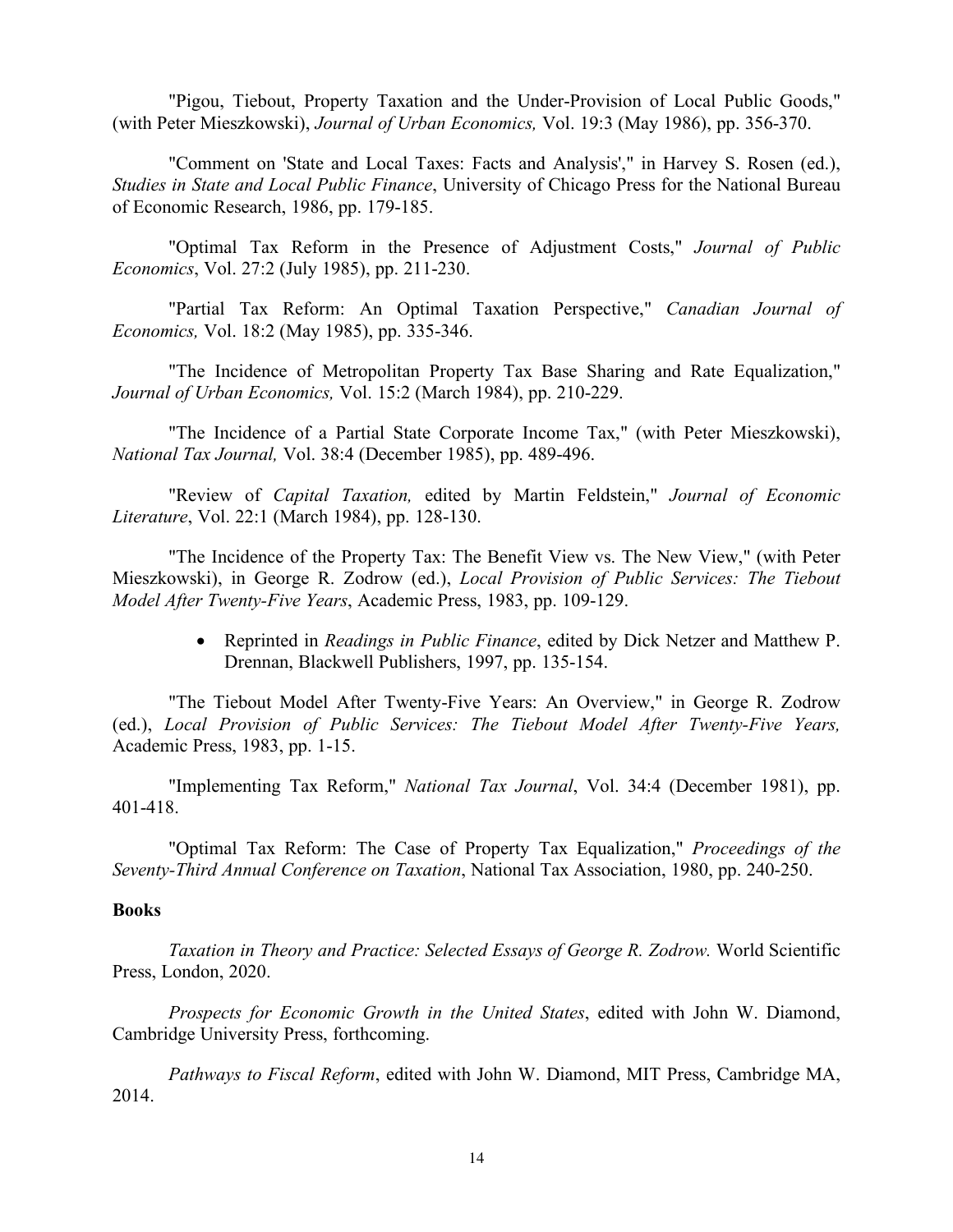*Taxation in Developing Countries*, edited with Clemens Fuest, MIT Press, Cambridge MA, 2013.

*Fundamental Tax Reform: Issues, Choices and Implications*, edited with John W. Diamond, MIT Press, 2008.

*United States Tax Reform in the 21st Century*, edited with Peter Mieszkowski, Cambridge University Press, 2002.

*State Sales and Income Taxes: An Economic Analysis,* Texas A&M University Press, 1999.

*The Taxation of Income from Business and Capital in Colombia* (with Charles E. McLure, Jr., Jack Mutti, and Victor Thuronyi), Duke University Press, 1990.

- Excerpt published as "A Consumption-Based Business Tax" in Richard M. Bird and Oliver Oldman (eds.), *Readings on Taxation in Developing Countries*, fourth edition, The Johns Hopkins University Press, 1990, pp. 270-278.
- Excerpt published as "Net Wealth and Presumptive Taxation in Colombia," in Richard M. Bird and Oliver Oldman (eds.), *Readings on Taxation in Developing Countries*, fourth edition, The Johns Hopkins University Press, 1990, pp. 288- 295.

*Local Provision of Public Services: The Tiebout Model After Twenty-Five Years,* George R. Zodrow (ed.), Academic Press, 1983.

> • Excerpt reprinted in *Readings in Public Finance*, edited by Dick Netzer and Matthew P. Drennan, Blackwell Publishers, 1997, pp. 135-154.

# **Research in Progress**

"Simulating the Effects of the Biden Tax and Expenditure Plan" (with John W. Diamond).

"The Incidence of Sales Tax Reform with Taxation of Intermediate Goods" (with Margaret McKeehan).

"The Dynamic Effects of Eliminating or Curtailing the Home Mortgage Interest Deduction" (with John Diamond and Joyce Beebe).

"How Perfect Must Perfect Zoning Be?"

# **Recent Presentations**

"Macroeconomic Impacts of a U.S. Carbon Tax with Alternative Uses of Revenues," Carbon Tax Study Group," Washington DC, October 15, 2019.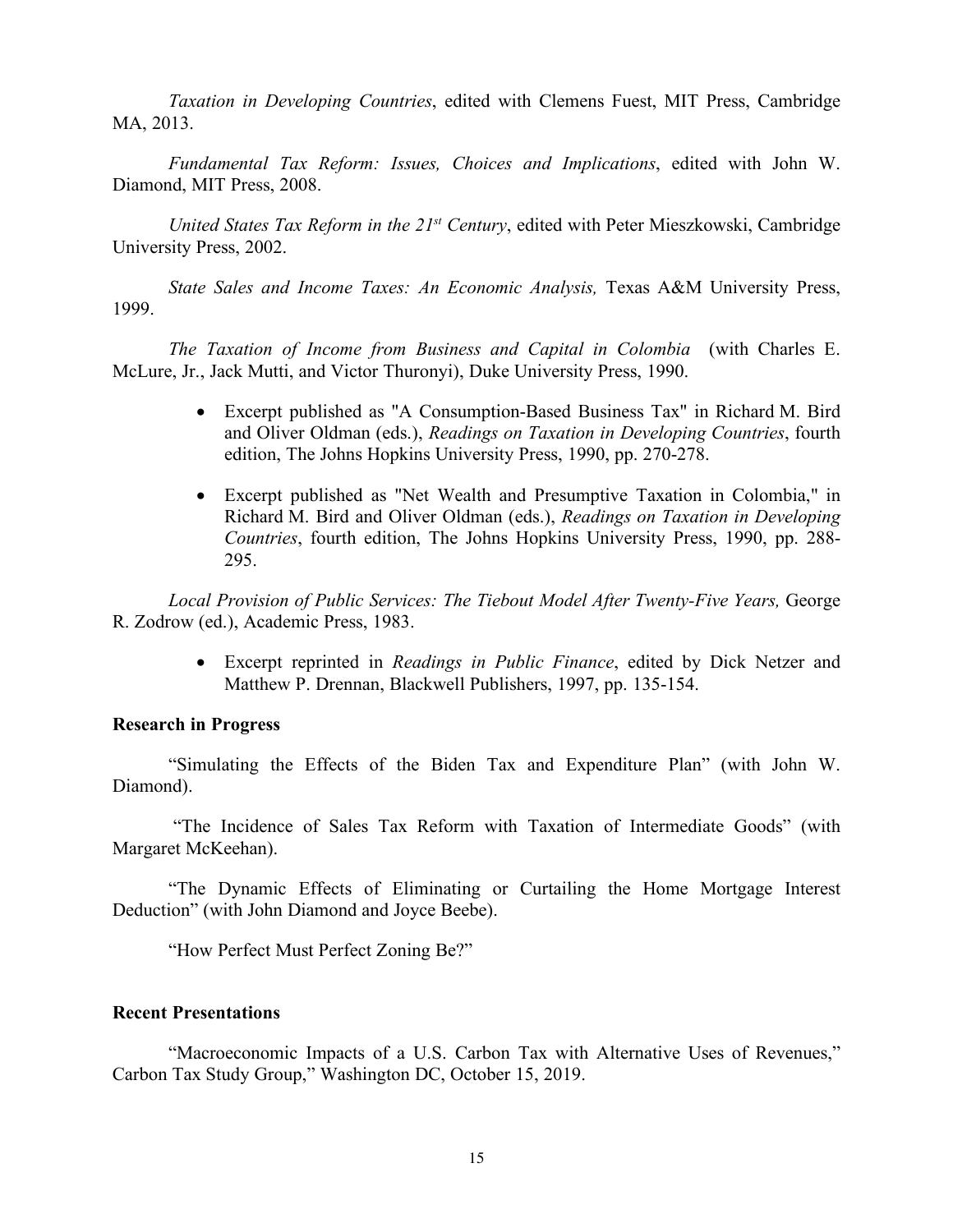"Social Security Reform in the Diamond-Zodrow Model" (with John W. Diamond), National Tax Association 49<sup>th</sup> Annual Spring Symposium, Washington DC May 16, 2019.

"Social Security Reform in the Diamond-Zodrow Model" (with John W. Diamond). Congressional Budget Office, OLG Modeling Symposium, December 17, 2018, Washington DC.

"Carbon Taxes: Output and Distributional Effects" (with John W. Diamond). Center for Public Finance Conference on the Prospects for Economic Growth in the United States, Baker Institute for Public Policy, Houston Texas, December 6-7, 2018.

"The Effects of Carbon Tax Policies on the U.S. Economy and the Welfare of Households" (with John W. Diamond), Webinar, Center on Global Energy Policy Independent Report, Columbia University School of International and Public Affairs, June 18, 2018.

"Comments on the Tax Cut and Jobs Act of 2017" (with John W. Diamond), Baker Institute for Public Policy Podcast, December 20, 2017.

"The Dynamic Effects of Eliminating or Curtailing the Home Mortgage Interest Deduction," (with John Diamond and Joyce Beebe), 110<sup>th</sup> Annual Conference on Taxation of the National Tax Association, Philadelphia PA, November 9-11, 2017.

The Incidence of Sales Tax Reform with Taxation of Intermediate Goods" (with Margaret McKeehan), 109<sup>th</sup> Annual Conference on Taxation of the National Tax Association, Baltimore MD, November 10-12, 2016.

"The Efficiency Gains from Comprehensive Sales Tax Reform" (with André Barbé), 108th Annual Conference on Taxation of the National Tax Association, Boston MA, November 19-21, 2015.

"Modeling U.S. and Foreign Multinationals in a Dynamic OLG-CGE Model," (with John W. Diamond), BYU Computational Public Economics Conference, Park City UT, December 10- 11, 2015.

"Workshop on Personal Income Tax Reform." Series of three lectures on "The Tax Reform Experience in the United States: The Landmark Tax Reform Act of 1986 and Other Reforms" at a workshop conducted by the International Monetary Fund, Nanjing, China, October 26–October 30, 2015.

"The Efficiency Gains from Comprehensive or Partial Sales Tax Reform (with André Barbé), conference on "Reforming State and Local Tax Systems," Tulane University, October 23, 2015.

"Workshop on Dynamic Computable General Equilibrium Modeling." Series of eight lectures at a workshop conducted by the International Monetary Fund, Putian, China, April 30– May 3, 2015.

"Optimal Capital Income Taxation in a Small Open Economy," (with Margaret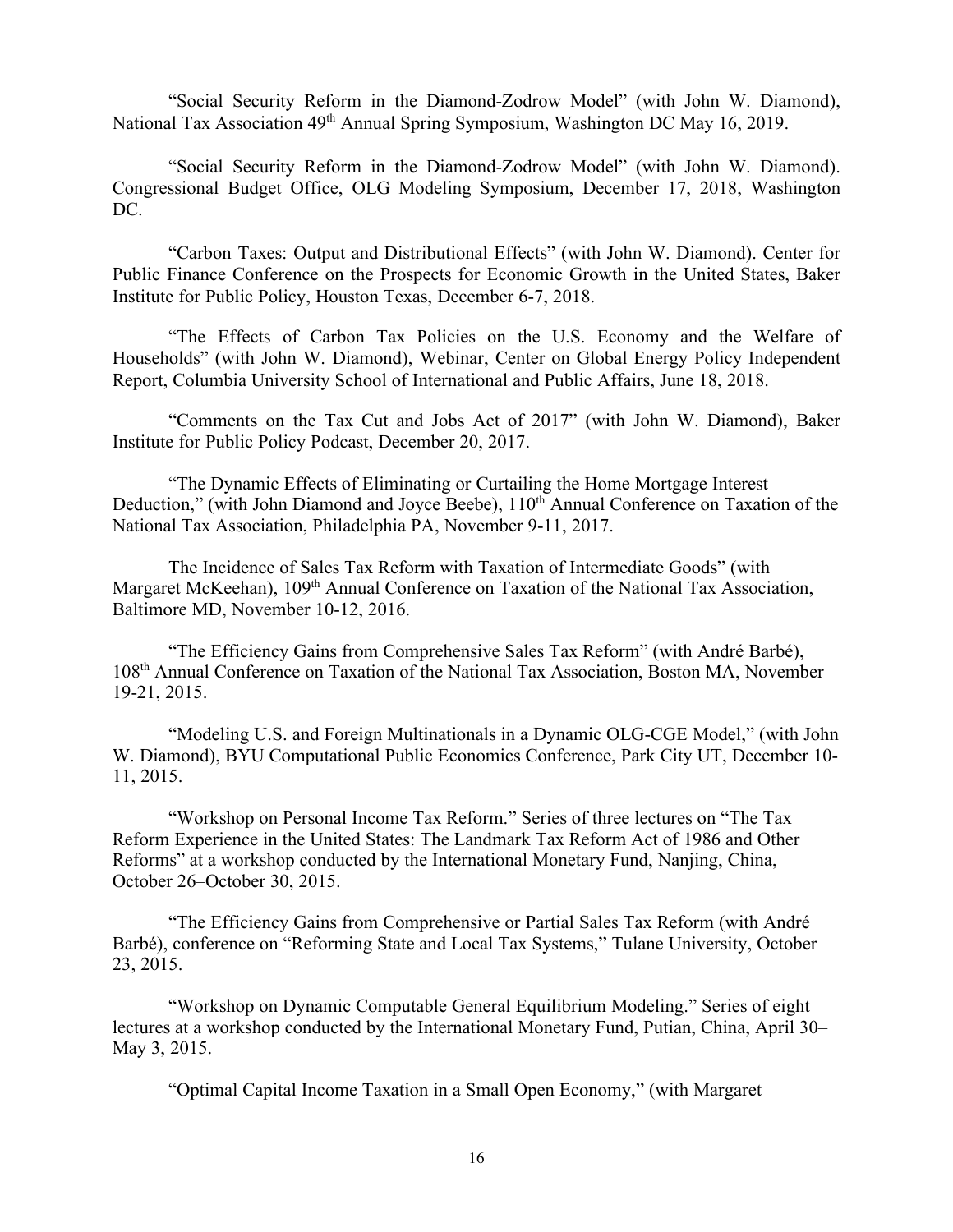McKeehan), 107th Annual Conference on Taxation of the National Tax Association, Santa Fe, NM, November 13-15, 2014.

"Tax Competition, Local Infrastructure, and Business Taxation: A Comparison of Different Tax Instruments" (with Elisabeth Gugl), conference on "Subnational Government Competition," sponsored by The Office of Tax Policy Research at the University of Michigan, the Center for Business and Economic Research at the University of Tennessee, and the Department of Economics at the University of Georgia, April 25–26, 2014, University of Tennessee, Knoxville, TN.

"Is Tax Reform on the Horizon?" Conference on Tax Policy and the Economy, Baker Institute for Public Policy, Rice University, Houston TX, September 25, 2013.

"The Relative Efficiency Costs of State Gross Receipts and Retail Sales Taxes," (with André J. Barbé), National Tax Association 106<sup>th</sup> Annual Conference on Taxation, Tampa, FL, November 21-23, 2013.

"Promoting Growth, Maintaining Progressivity, and Dealing with the Debt: Lessons from CGE Models and Simulations of a Debt-Reducing VAT" (with John W. Diamond), presented at a the conference "A Fiscal Trilemma?" hosted by the Department of Economics and the Murphy Institute, Tulane University, New Orleans, LA, October 26, 2012.

"The Excise Tax Effects of the Property Tax Revisited," (with Athiphat Muthitacharoen), 104th Annual Conference on Taxation, National Tax Association, New Orleans, LA, November 17-19, 2011.

"The Dynamic Economic Effects of a US Corporate Income Tax Rate Reduction," (with Robert J. Carroll, Thomas S. Neubig and John W. Diamond), Conference on "Defusing the Debt Bomb," Baker Institute for Public Policy, Rice University, Houston TX, October 5-6, 2011.

"The Dynamic Economic Effects of a US Corporate Income Tax Rate Reduction," (with Thomas S. Neubig and John W. Diamond), annual summer symposium of the Centre for Business Taxation, Oxford University, Oxford, England, July 5-8, 2011.

"Dynamic Overlapping Generations Computable General Equilibrium Models and the Analysis of Tax Policy," (with John W. Diamond), conference for authors of contributions to the *Handbook of Computational General Equilibrium Modeling*, edited by Peter Dixon and Dale Jorgenson, World Bank, Washington DC, June 1-3, 2011.

"Options for Raising Revenue to Close the Deficit," Panel discussion at the presentation of the Mosbacher Institute Good Governance Award to Peter R. Orszag, Texas A&M University, College Station, TX, February 23, 2011.

"Price Effects of Implementing a VAT in the United States," (with Robert J. Carroll, Robert J. Cline, John W. Diamond, and Thomas S. Neubig),  $103<sup>rd</sup>$  Annual Conference on Taxation, National Tax Association, Chicago IL, November 18-20, 2010.

"Fundamental Tax Reform: Then and Now," Rice Alumni Group, New York, NY, October 19, 2010.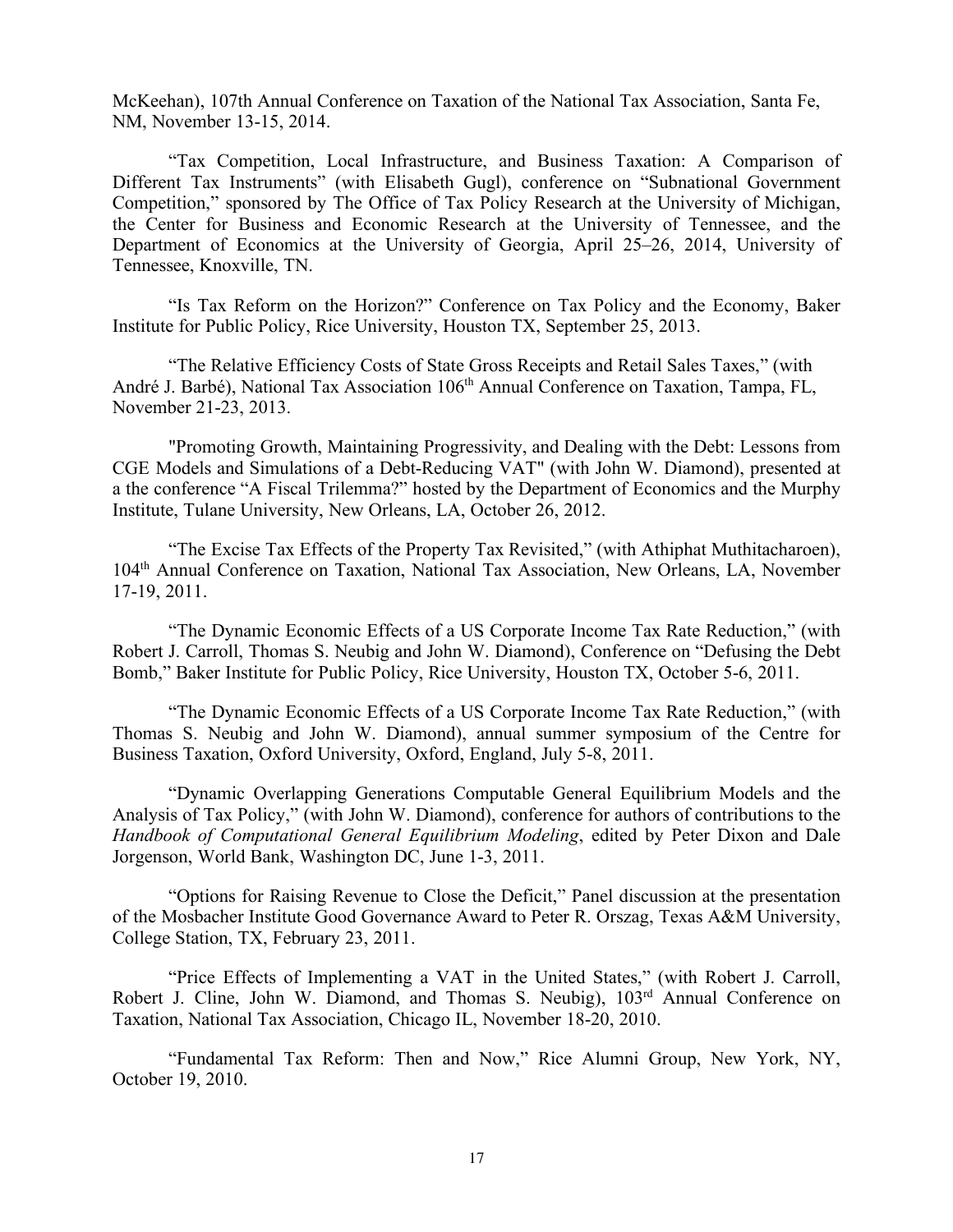"Discussion of 'Public Policies and FDI Location: Differences between Developing and Developed Countries,'" CESifo Conference on Taxation in Developing Countries, Venice, Italy, July 18-19, 2010.

"Discussion of 'Fiscal Federalism in the United States,'" NBER Conference on Fiscal Federalism, San Diego CA, March 26-27, 2010.

"Simulations of the Economic Effects of Consumption and Income Tax Reforms," Brussels Tax Forum, Brussels, Belgium, March 1-2, 2010.

"Pillars of Public Finance," 102nd Annual Conference on Taxation, National Tax Association, Denver, CO, November 12-14, 2009.

"The Excise Tax Effects of the Property Tax Revisited," Centre for Business Taxation Summer Symposium, Oxford University, July 9, 2009.

"Intrajurisdictional Capitalization and the Incidence of the Property Tax," University of California Los Angeles School of Law, March 5, 2009.

"International Taxation and Company Tax Policy in Small Open Economies," conference on "New Zealand Tax Reform – Where To Next?" Victoria University Wellington, February 11- 13, 2009.

"The Efficiency Effects of Property and Sales Taxation," (with Athiphat Muthitacharoen), 101<sup>st</sup> Annual Conference on Taxation, National Tax Association, Philadelphia PA, November 20-22, 2008.

"Modeling the Effects of Consumption Tax Reforms," Competitive Tax Reform Study Group," PricewaterhouseCoopers, Washington DC, October 21, 2008.

"International Capital Mobility and International Tax Competition," presented at a conference on "Mobility and Tax Policy: Do Yesterday's Taxes Fit Tomorrow's Economy?" Center for Business and Economic Research, University of Tennessee, Knoxville, TN, October 2-3, 2008.

"Tax Competition and Corporate Income Taxation," keynote address presented at the annual meeting of the Canadian Public Economics Group, Vancouver, British Columbia, Canada, June 5-6, 2008.

"The Efficiency Costs of a Local Property Tax," (with Athiphat Muthitacharoen), presented at a conference on "What Role for the Property Tax?" sponsored by the Lincoln Institute for Land Policy and the Andrew Young School of Policy Studies, Atlanta GA, April 28-29, 2008.

"Comment on 'Revenue Cost and Incentive Effects of Tax Expenditures for Owner-Occupied Housing" by James Poterba and Todd Sinai," National Bureau of Economic Research conference on Tax Expenditures, Bonita Springs, FL, March 28-29, 2008.

"Intrajurisdictional Capitalization and the Incidence of the Property Tax," University of Southern California, Gould School of Law, February 26, 2008.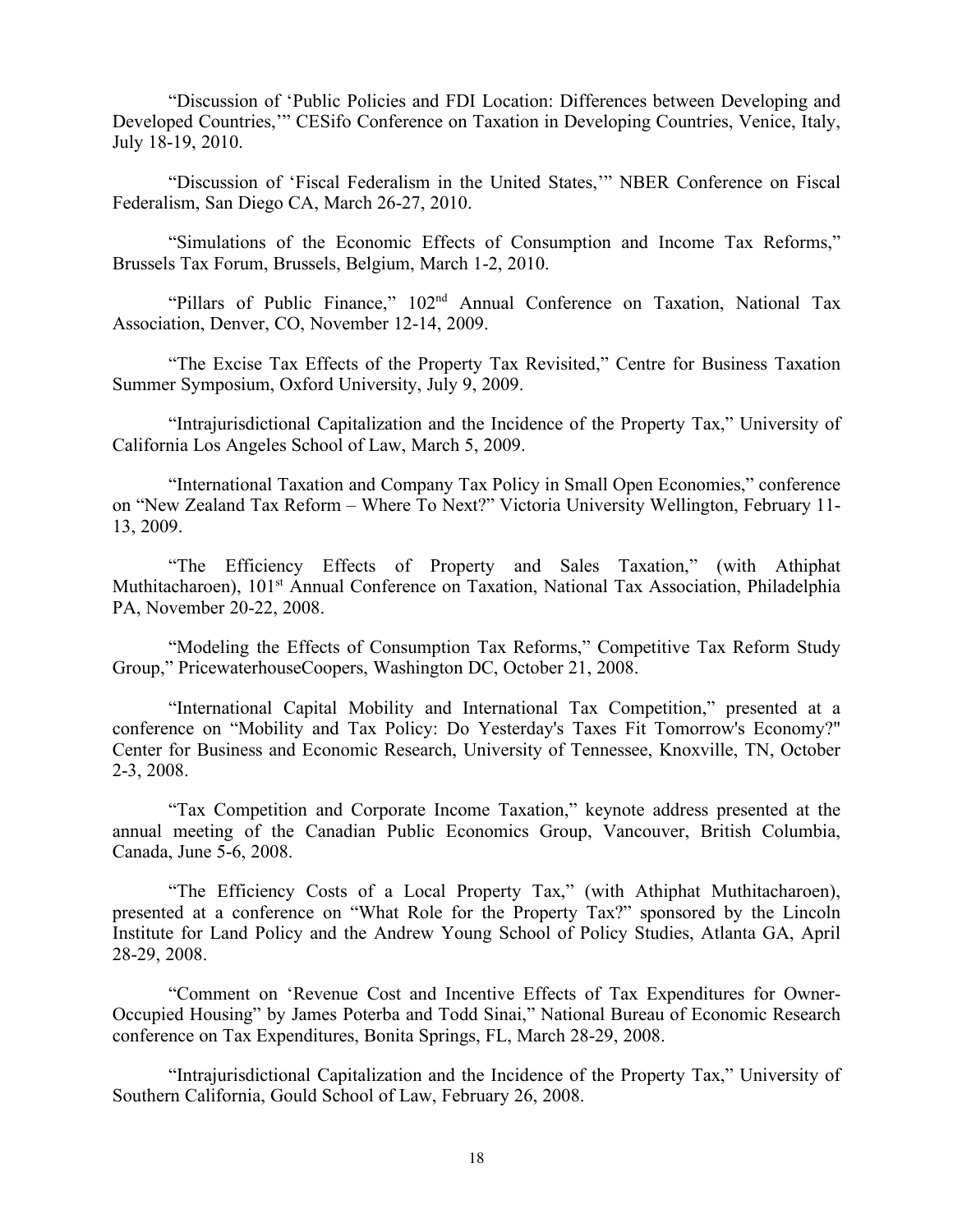"Selecting Parameter Values for General Equilibrium Model Simulations," (with Timothy G. Gunning and John W. Diamond), 100<sup>th</sup> Annual Conference of the National Tax Association, Columbus OH, November 15-17, 2007.

"Intrajurisdictional Capitalization and the Incidence of the Property Tax," University of Southern California School of Policy, Planning and Development, October 11, 2007.

"The Economics of State Taxation," conference on "Future State Business Tax Reforms: Perspectives from the Business, Government and Academic Communities," sponsored by Ernst and Young, the Federal Reserve Bank of Chicago and the Office of Tax Policy Research, University of Michigan, Chicago IL, September 17, 2007.

 "Tax Competition and the Efficiency of 'Benefit-Related' Taxes on Business," (with Elisabeth Gugl), Western Economic Association International 82nd Annual Conference, Seattle WA, June 29-July 3, 2007.

"Comments on "Problems in International Division of the Business Income Tax Base," by Richard Vann," 2007 Summer Symposium, Oxford University Centre for Business Taxation, Oxford UK, June 25-27, 2007.

"Tax Reform in an International Setting," (with Joyce Tung and John Diamond), 99<sup>th</sup> Annual Conference of the National Tax Association, Boston MA, November 16-18, 2006.

"The Property Tax Incidence Debate and the Mix of State and Local Finance of Local Public Expenditures," keynote address at a conference on "New Directions in Fiscal Federalism," sponsored by the Institute for Federalism and Intergovernmental Relations, University of Kentucky and CESifo, Munich, Germany, held at the University of Kentucky, September 14-16, 2006.

"Economic Effects of a Personal Capital Income Tax Add-On to a Consumption Tax," (with John Diamond), conference on "Alternative Methods of Taxing Individuals," Andrew Young School of Policy Studies, International Studies Program, Georgia State University, Atlanta, Georgia, June 8-9, 2006.

"Consumption-Based Taxes: A Guide to the Amusement Park," (with Charles McLure), *Finanzarchiv: Public Finance Analysis*, Volume 63 (June 2007), pp. 285-307.

"International Experience with Flat Taxes and Alternative Tax Reforms," Dirección de Impuestos y Aduanas Nacionales, Bogotá, Colombia, May 30-31, 2006.

"Comments on 'Dividends and Taxes,'" Conference in Memory of David F. Bradford, New York University Law School, May 5, 2006.

"Consumption Tax Reform: Changes in Business Equity and Housing Prices and Intergenerational Redistributions," (with John Diamond), conference on "Is It Time for Fundamental Tax Reform: The Known, the Unknown and the Unknowable," Baker Institute for Public Policy, Rice University, April 27-28, 2006.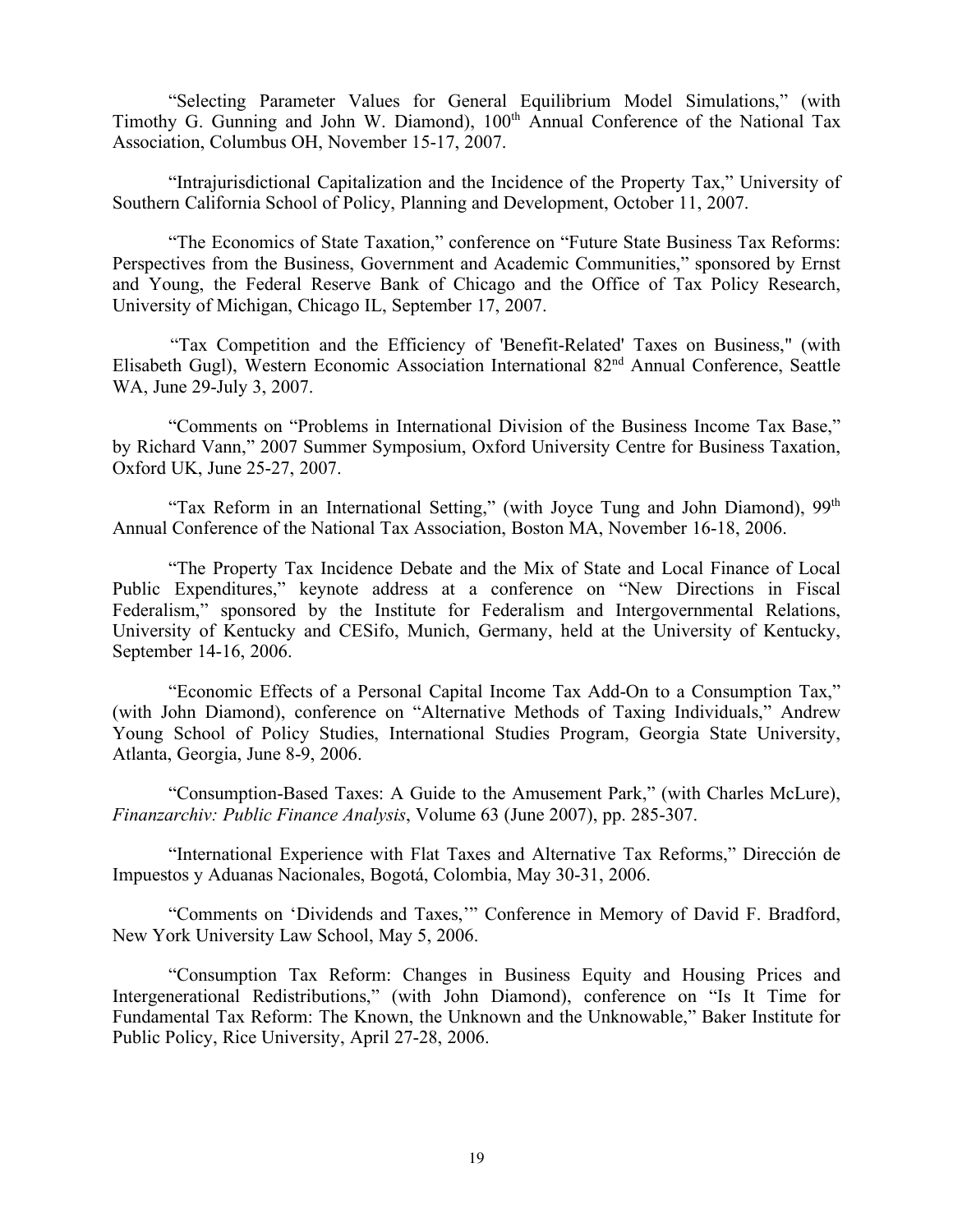"Options for Fundamental Tax Reform in Colombia," conference on "Economic Development and Pending Reforms," Asociacion de Fiduciarias, Bogotá, Colombia, March 29, 2006.

"State and Local Taxation of Business Property: A Small Open Economy Perspective," (with Athiphat Muthitacharoen), Ninety-Eighth Annual Conference on Taxation, National Tax Association, Miami FL, November 17-19, 2005, pp. 434-440. https://www.jstor.org/stable/pdf/41954931.pdf?ab\_segments=0%2Fdefault-2%2Fcontrol&refreqid=search%3A0bd768fc4bd662e91018f9ca81fa1841

"The U.S. Experience with the Estate Tax: Implications for Estate Taxation in Latin America" (with John Diamond), first annual conference of Fundacion Daniel J. Chávez Morán, Universidad Torcuato di Tella, Buenos Aires, Argentina, November 10-11, 2005.

"Should Capital Income be Subject to Consumption-Based Taxation?" Conference on Taxing Capital Income, sponsored by the American Tax Policy Institute, The Tax Policy Center, and Tax Analysts, Brookings Institution, September 23, 2005.

"Reforming Personal Income Taxation: Issues and Challenges," Instituto de Estudios Fiscales and Andrew Young School of Policy Studies, Georgia State University, July 20, 2005.

Comment on "The 2003 Dividend Tax Cuts and the Value of the Firm: An Event Study," by Alan J. Auerbach and Kevin Hassett, conference on "Taxing Corporate Income in the 21<sup>st</sup> Century," Office of Tax Policy Research, University of Michigan, May 5-6, 2005.

Testimony on "Texas Business Tax Options," Ways and Means Committee, Texas House of Representatives, Austin TX, February 25, 2005.

"Texas Tax Reform Options," conference on School Finance and Education Reform, Texas Public Policy Foundation, Austin TX, February 14, 2005 (sponsored by the Texas Public Policy Foundation, the Baker Institute for Public Policy, the Charles A. Dana Center, University of Texas at Austin, and the Texas Conservative Coalition Research Institute).

"Unfashionably Early," National Tax Association 97th Annual Conference on Taxation, Minneapolis MN, November 11-13, 2004, pp. 135-142. https://www.jstor.org/stable/pdf/41954830.pdf?ab\_segments=0%2Fdefault-2%2Fcontrol&refreqid=search%3Adbbaeab6b70b991dea89e578e050848c

"Optimal Commodity Taxation of Traditional and Electronic Commerce" (with Michele Hendrix), American Tax Policy Institute, July 8, 2004.

"International Tax Competition and Tax Incentives," (with Elisabeth Gugl), International Studies Program Conference on "Challenges of Tax Reform in a Global Economy," Andrew Young School of Policy Studies, Georgia State University, May 24-25, 2004.

Testimony on "Tax Options for the State of Texas," Finance Committee, Texas Senate, Austin TX, April 26, 2004.

Testimony on "Tax Options for the State of Texas," Joint Select Committee on Public School Finance, Texas Senate and House of Representatives, Austin TX, March 10, 2004.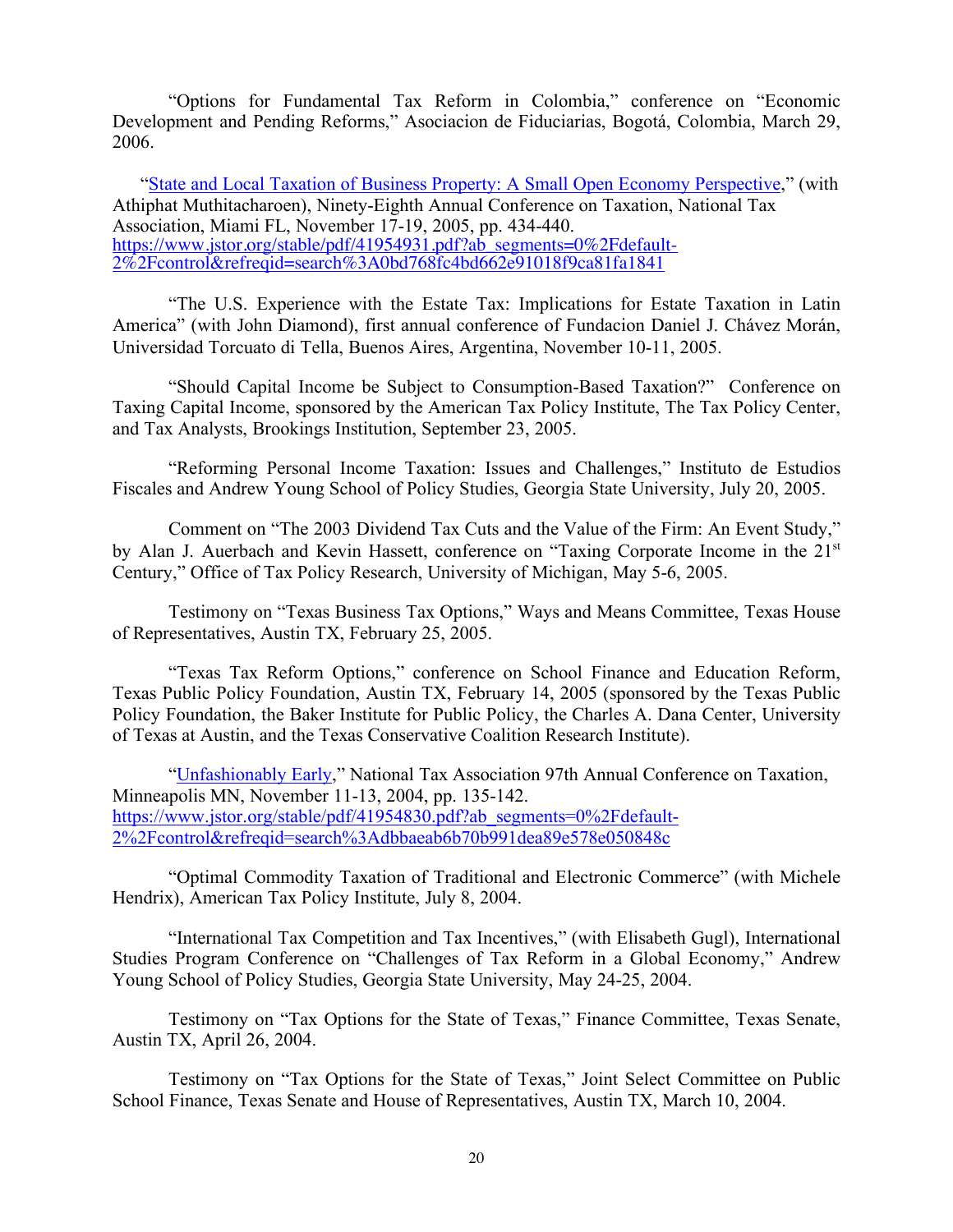"Tax Competition and Local Tax Incentives," (with Elisabeth Gugl), National Tax Association 96th Annual Conference on Taxation, Chicago IL, November 13-15, 2003.

Testimony on "Alternative Sources of State Revenue," House Select Committee on Public School Finance, Texas House of Representatives, August 21, 2003.

"Reflections on the Economic Theory of Local Tax Incentives," Arizona State University and Lincoln Institute of Land Policy conference on "Economic Incentives for Business Location," Phoenix AZ, March 21, 2003.

"State and Local Public Finance: A Field of Sown Oates," National Tax Association 95th Annual Conference on Taxation, Orlando FL, November 14-16, 2002.

"Tax Competitiveness and Tax Structure in Colombia," Fedesarrollo Conference on Tax Reform in Colombia, Atlanta GA, November 11-12, 2002.

"Tax Preferences for Risk-Taking and Entrepreneurship in Canada," Symposium on the Tax Treatment of Savings and Personal Investment Income, Canadian Department of Finance and Institute for International Business, University of Toronto, April 17, 2002.

"Simplifying the Sales Tax: The SSTP and Otherproaches and Implications for State Economic Growth," The TXE (Texas Economists) Annual Economic Conference, Austin TX, April 10, 2002.

"Tax Competition and Tax Harmonization in the European Union," Conference on "Tax Policy in the European Union," Research Center for Economic Policy, Erasmus University Rotterdam, The Hague, October 17-19, 2001.

"Prospects for Consumption-Based Tax Reform in the United States," Conference on Taxes of the Heidelberg Circle, University of Heidelberg, Heidelberg, Germany, June 21-21, 2001.

"Comments on Transnational Taxation," conference sponsored by CESTEC (European Center for the Study of the Taxation of Electronic Commerce), Sardinia, Italy, December 15-16, 2000.

"Advice to the Next President," chair of general conference session at the 93<sup>rd</sup> Annual Conference on Taxation, National Tax Association," Santa Fe, New Mexico, November 9-11, 2000.

"Discussion of Tax Reform Proposals for Mexico," C.A.D.E. (Centro de Análisis y Difusión Económica), Monterrey, Mexico, October 23, 2000.

"Comments on the Taxation of Internet Commerce," testimony before the Advisory Council on the Digital Economy, Texas State Capitol, Austin TX, January 31, 2000.

"Reflections on the New View and the Benefit View of the Property Tax," Lincoln Institute for Land Policy Conference on Property Taxation and Local Government Finance, Phoenix AZ, January 16-18, 2000.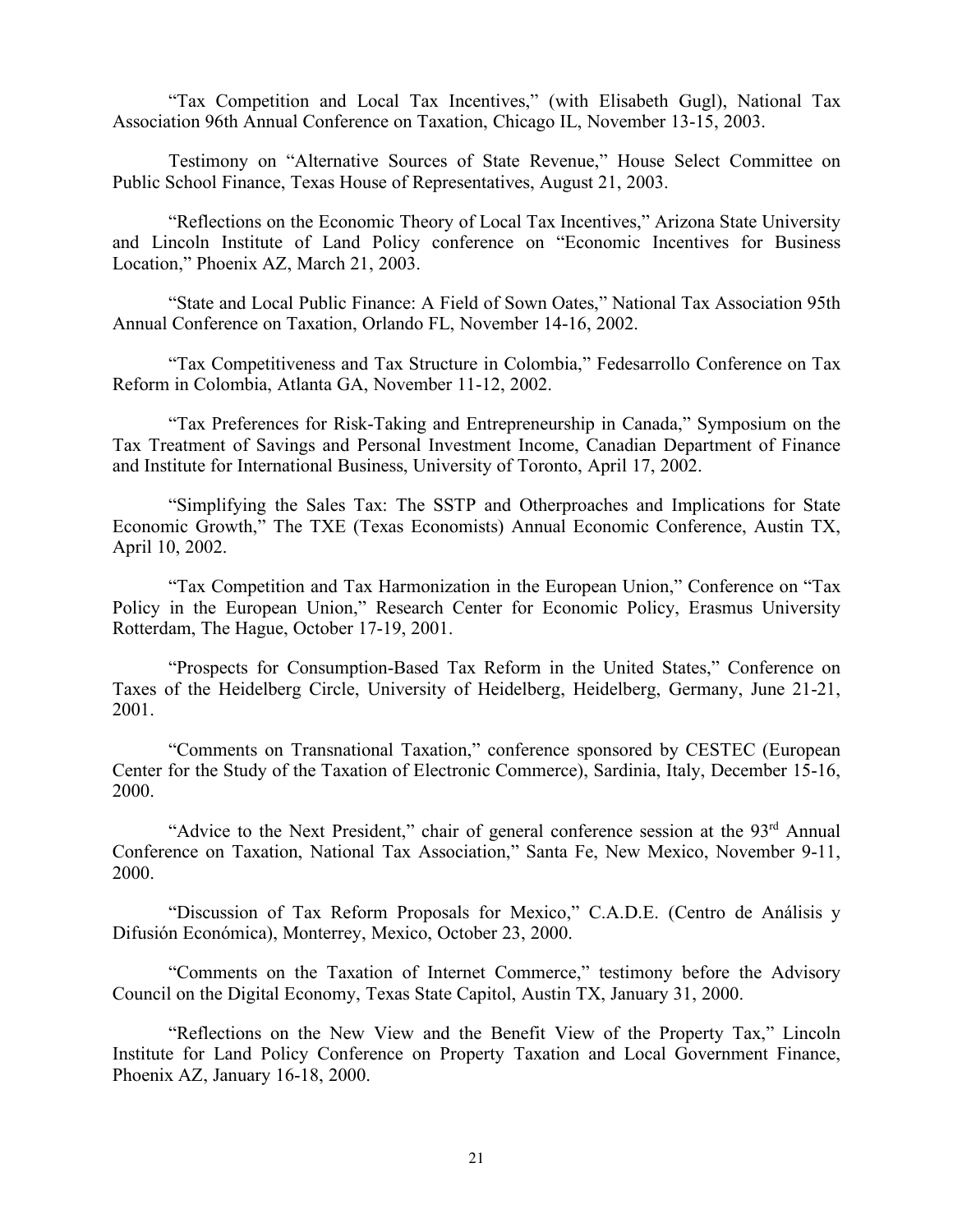"Comments on the Taxation of Electronic Commerce, including the Case for Preferential Treatment due to Network Externalities," conference sponsored by CESTEC (European Center for the Study of the Taxation of Electronic Commerce), Milan, Italy, December 3-5, 1999.

"Recent Developments in the Debate on Fundamental Tax Reform in the United States," Rimini, Italy, June 26, 1999.

"Capital Gains Taxation in Canada," Fraser Institute, Vancouver, British Columbia, Canada, June 18, 1999.

"The Sales Tax, the VAT and Taxes In Between — Or, Is the Only Good NRST a 'VAT in Drag'?," National Tax Association, 29th Annual Spring Symposium, 'Tax Policy in a Time of Surplus," May 10-11, 1998, Washington DC.

"Transitional Issues in the Implementation of a Flat Tax or a Retail Sales Tax," Baker Institute Fourth Annual Conference on "Tax Reform for the Millennium," Rice University, November 5-6, 1998.

"Housing and Intergenerational Redistributions Under a Consumption Tax Reform," (with John Diamond), National Tax Association, Ninety-First Annual Conference on Taxation, Austin, TX, November 8-10, 1998.

"The Design and Economic Effects of a Resource Rent Tax as an Excess Profits Tax for Kazakstan," Kazakstan Minerals Taxation Committee, Houston, TX, October 7, 1997.

"Bequests, Saving and Taxation," (with Craig Johnson and John Diamond), National Tax Association 89th Annual Conference on Taxation, Boston, MA, November 10-12, 1996.

"Final Comments," Tax Policy Session, Baker Institute Second Annual Conference, "Domestic Policy Challenges at the End of the Century," Houston, TX, November 12-13, 1996.

"On the Transition to Indirect or Direct Consumption-Based Taxation," Deakin University "Tax Conversations" conference, Sidney, Australia, July 4-6, 1996.

"Perspectives on Consumption-Based Tax Reforms," Testimony before the National Commission of Economic Growth and Tax Reform (Kemp Commission), Omaha NE, August 2, 1995.

"Advantages of the Hybrid Consumption Tax," (with Charles E. McLure, Jr.), Eighty-Eighth Annual Conference on Taxation, National Tax Association, San Diego CA, October 8, 1995.

"A Hybrid Approach to the Direct Taxation of Consumption," Stanford University Hoover Institution conference on "Frontiers of Tax Reform," National Press Club, Washington, DC, May 11, 1995 (with Charles E. McLure, Jr.).

"Revenue Estimates of the Effects of Capital Gains Tax Cuts," American Bar Association, Tax Section Meeting, Washington, DC, May 20, 1995.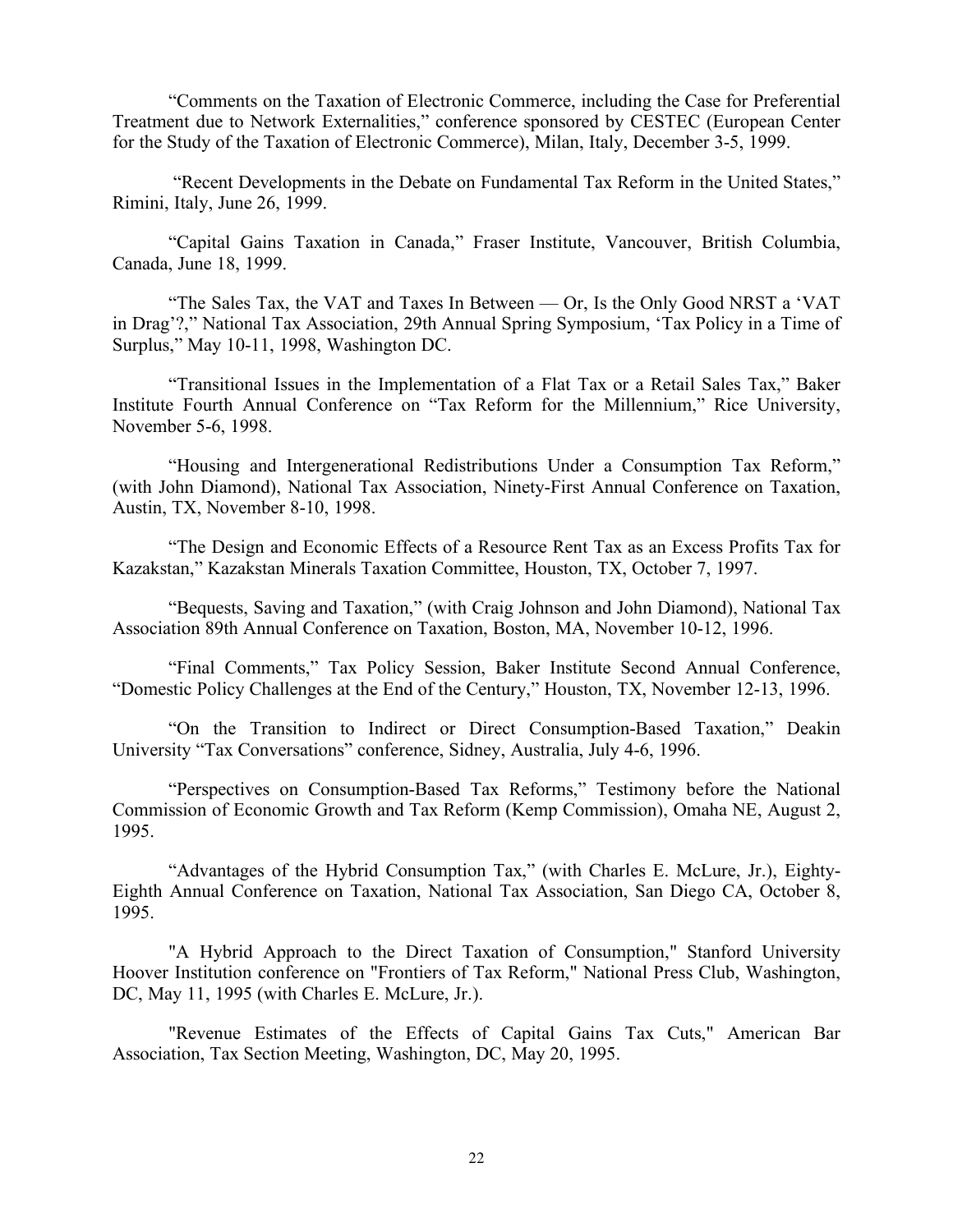### **Grants and Contracts**

"Carbon Taxes: Equity and Efficiency Trade-Offs," (with John W. Diamond). Alliance for Market Solutions, Washington, DC, 2020.

"Carbon Tax Revenue and Tax Reform (with John Diamond). Baker Institute for Public Policy and Columbia University Center for Global Energy Policy, 2016-18.

"Comments on *New Zealand's Taxation Framework for Inbound Investment: An Officials' Overview of Current Tax Policy Settings*," New Zealand Inland Revenue, 2016.

"Dynamic Estimates of the Macroeconomic Effects of the House Republicans Tax Reform Plan" (with John W. Diamond), Business Roundtable, 2016-2017.

"Workshop on Personal Income Tax Reform." Series of three lectures on "The Tax Reform Experience in the United States: The Landmark Tax Reform Act of 1986 and Other Reforms," sponsored by the International Monetary Fund, Nanjing, China, October 26–October 30, 2015.

"Workshop on Dynamic Computable General Equilibrium Modeling." Series of seven lectures, sponsored by the International Monetary Fund, Putian, China, April 30-May 3, 2015.

"Dynamic Macroeconomic Estimates of the Effects of Chairman Camp's 2014 Tax Reform Discussion Draft" (with John W. Diamond), Business Roundtable, 2014.

"The Louisiana Tax System: Potential Directions for Reform." Murphy Institute, Tulane University.

"Computable General Equilibrium Modeling of New Zealand Tax Reforms" (with John W. Diamond), The New Zealand Treasury, 2011.

"The Impacts of Curtailing or Eliminating the Mortgage Interest Deduction" (with John W. Diamond), National Association of Home Builders, 2011.

"Tax Reform in Georgia, Kazakhstan, and the Kyrgyz Republic," World Bank, 2010-11.

"The Macroeconomic Effects of an Add-On Value Added Tax" (with John W. Diamond), Ernst and Young, LLP, Washington, DC, 2010.

"Corporate Tax Rate Reductions in the United States," (with John W. Diamond), Ernst and Young, LLP, Washington, DC, 2007-09.

"International Capital Mobility and International Tax Competition," Smith Richardson Foundation and the Center for Business and Economic Research, University of Tennessee, 2008- 09.

"The Efficiency Costs of a Local Property Tax" (with Athiphat Muthitacharoen), Lincoln Institute for Land Policy, 2007-2008.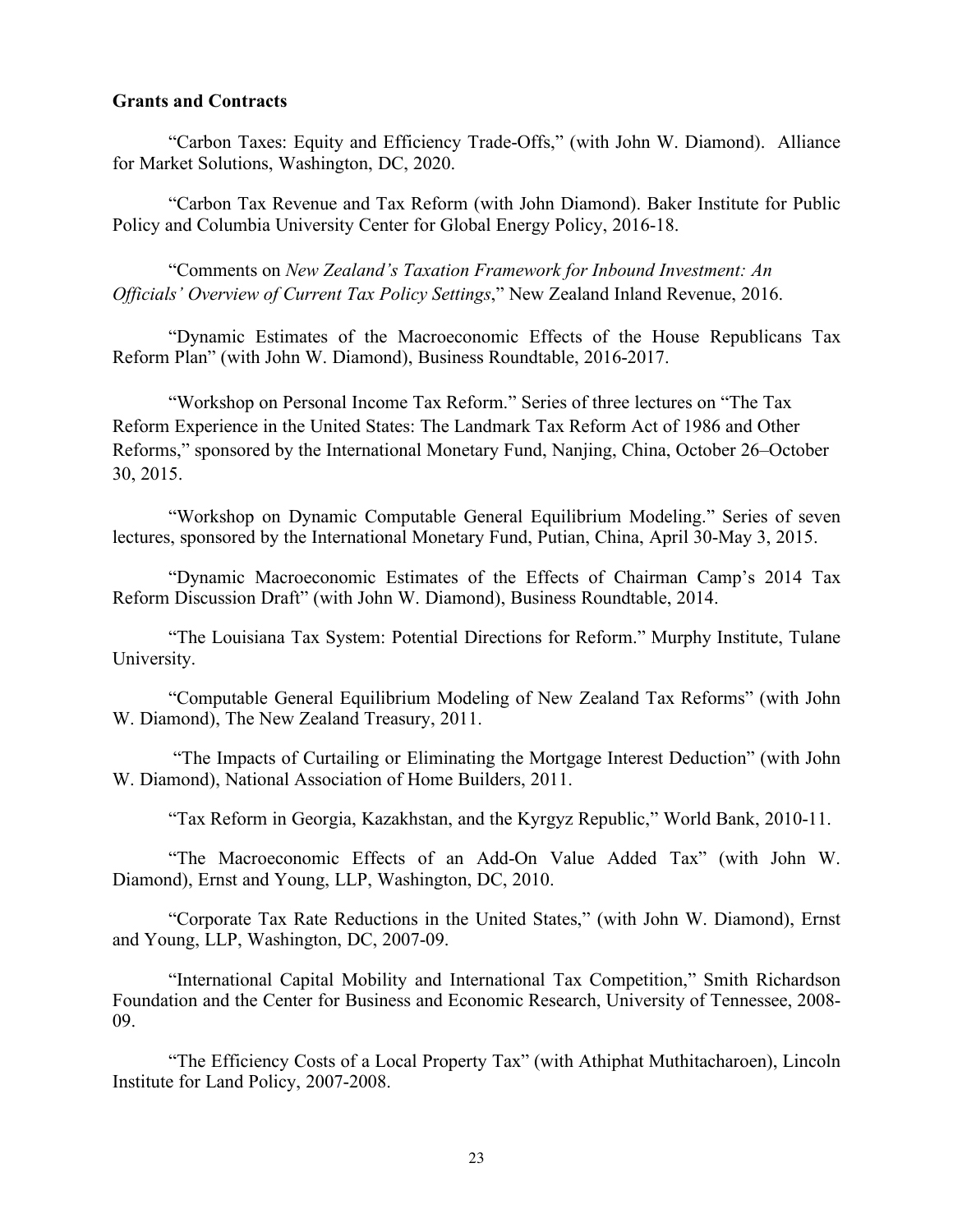"Corporate Tax Reform in Canada," Department of Finance, Canada, 2006-07.

"Funding Additional Educational Expenditures in New Mexico," American Institutes for Research and New Mexico State Government, 2006-07.

"Effects of the FairTax on Housing," (with John W. Diamond), National Association of Home Builders, Washington DC, 2007.

"Flat Taxes and Alternative Tax Reform Options for Colombia," U.S. Agency for International Development, 2006.

"Options for Fundamental Tax Reform in Colombia," World Bank, 2006.

"Economic Effects of Fundamental Tax Reforms," U.S. Department of the Treasury, 2005-06 (with John W. Diamond, estimating economic effects of the tax reform proposals recommended by the President's Advisory Panel on Federal Tax Reform).

"The U.S. Experience with the Estate Tax: Implications for Wealth Transfer Taxation in Latin America," (with John Diamond), Fundaciόn Daniel J. Chávez Morán, 2005.

"Capitalization and the New View of the Property Tax," Lincoln Institute of Land Policy, 2003-2005.

"The Taxation of Business and Capital Income in Colombia," World Bank, 2005.

"Tax Reform in Aruba," World Bank, 2004-2005.

"Optimal Commodity Taxation of Traditional and Electronic Commerce," American Tax Policy Institute, 2002-2004.

"Alternative Sources of State Tax Revenue," Texas Joint Select Committee on Public School Finance, 2003-2005.

"Marginal Effective Tax Rates in Zambia," World Bank, 2004.

"Subnational Taxes in Colombia," World Bank, 2003.

"Tax Expenditures in Colombia," World Bank, 2003.

"Tax Reform in Colombia," World Bank, 2002.

"Competitiveness and Tax Structure in Colombia," Fedesarrollo, Colombia, 2002.

"Tax Preferences for Risk-Taking and Entrepreneurship in Canada," Canadian Department of Finance and University of Toronto Institute for International Business, 2002.

"Tax Reform Proposals for Mexico," C.A.D.E. (Centro de Análisis y Difusión Económica), 1999-2000.

"Tax Reform Options for the State of Texas," Texas Free Market Committee, 1998-99.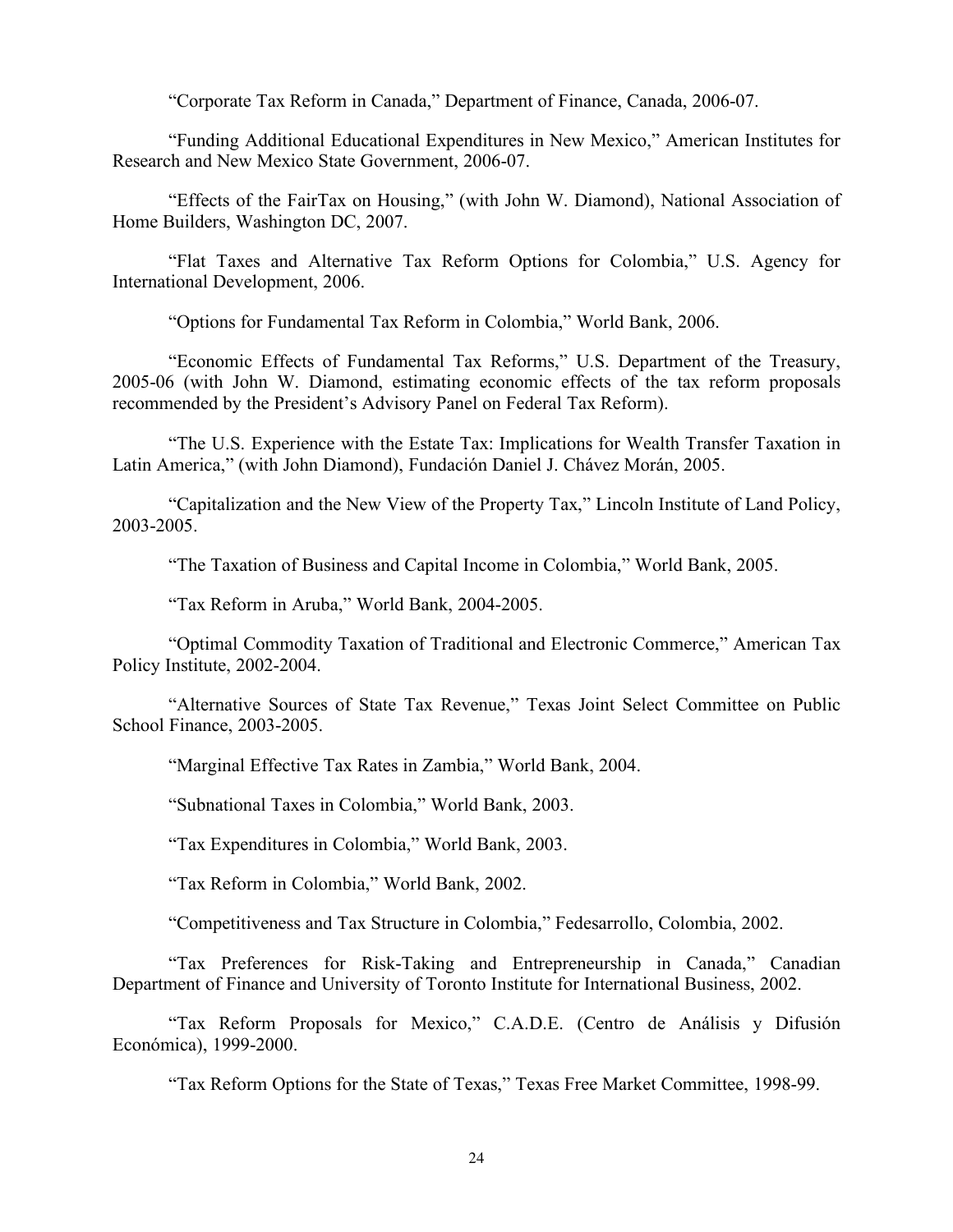"Comments on Income Tax Reform Proposals in Russia," U.S. Agency for International Development, 1998.

"Intergenerational Transitional Effects of Replacing the Income Tax with a National Retail Sales Tax," Baker Institute for Public Policy, 1996-97.

"The Design and Economic Effects of a 'Resource Rent Tax' as an Excess Profits Tax in Kazakstan," Kazakstan Minerals Taxation Committee, 1997.

"Comments on Consumption Tax Proposals in New Zealand," Government of New Zealand, 1997.

"Indirect Consumption Taxes: Common Issues and Differences Among the Alternative Approaches," Baker Institute for Public Policy, 1995-96.

"Effects of a VAT on the Retail Sales Sector," Employment Policies Institute, 1995-97.

"On Constructing a Property Tax Relief Simulation Model for the State of Texas," Resource Economics, Inc., 1996.

"Marginal Effective Tax Rates in Egypt," KPMG Peat Marwick, 1996.

"A Cash Flow Surtax for the Hydrocarbon Sector," Government of Bolivia, 1995.

"A Cash Flow Tax for Bolivia," Government of Bolivia, through United Nations Development Programme and Inter-American Development Bank, 1994-95.

"Income Taxes and Tax Incentives in Bulgaria," World Bank, 1994.

"Tax Policy and Tax Policy Analysis in China," World Bank, 1994.

"Taxation, Fiscal Policy and Fiscal Federalism in Russia," World Bank, 1994.

"The Economics of a State Income Tax in Texas," Rice University, Center for the Study of Institutions and Values, 1993-94.

"Raising Income Tax Revenue in Brazil," World Bank, 1992.

"Tax Assignment and Intergovernmental Grants in Venezuela," World Bank, 1992.

"Investment Incentives in Egypt," U.S. Agency for International Development/KPMG Peat Marwick, 1991.

"Issues in the Taxation of Capital Income in Egypt," U.S. Agency for International Development/KPMG Peat Marwick, 1990-91.

"Marginal Effective Tax Rates on Capital Income in Egypt," U.S. Agency for International Development/KPMG Peat Marwick, 1990-91.

"Capital Income Taxation in the Industrial Sector in Burundi," World Bank, 1990.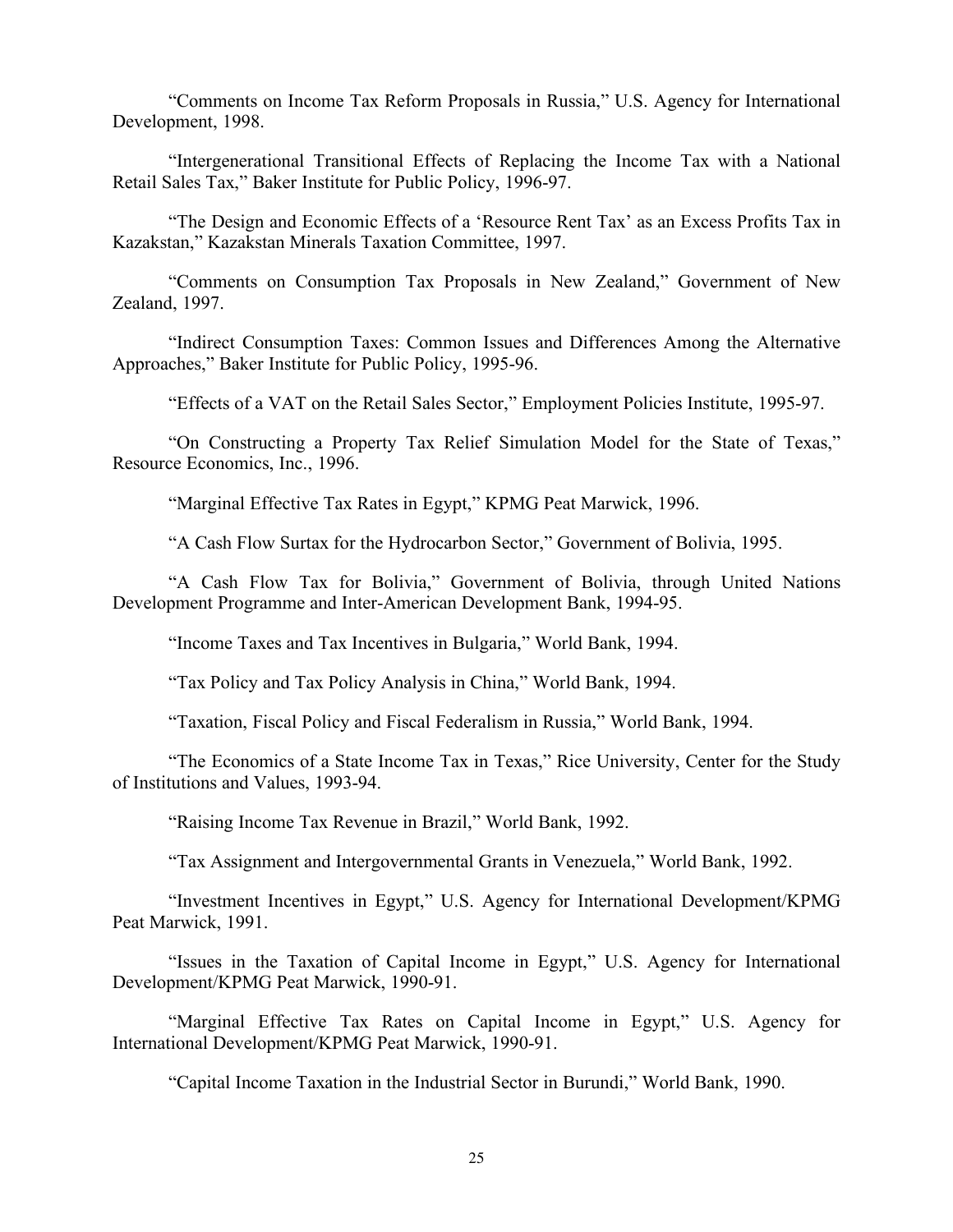"Marginal Effective Tax Rates on Capital Income In Guatemala," U. S. Agency for International Development/KPMG Peat Marwick, 1990.

"Grandfather Rules and the Theory of Optimal Tax Reform," National Science Foundation, 1986-89.

"Tax Reform in Colombia: Process and Results," (with Charles E. McLure, Jr.), World Bank, 1998-89.

"Alternative Methods of Taxing Consumption in Developing Countries," (with Charles E. McLure, Jr.), World Bank, 1987-88.

"Eliminating State and Local Tax Deductibility: A General Equilibrium Model of Revenue Effects," National Bureau of Economic Research, 1986-87.

"The Windfall Recapture Tax: Issues of Theory and Design," U. S. Treasury Office of Tax Analysis, 1985-86.

"Tax Reform Options for the United States," Linbeck Construction Company and Trotter Investments, 1985-86.

"Optimal Dynamic Implementation of a Movement from Income-Based to Consumption-Based Taxation," U.S. Treasury Office of Tax Analysis, 1983-84.

"The Allocative and Distributive Effects of State and Local Taxes: A Theoretical Reconciliation," (with Peter Mieszkowski), National Science Foundation, 1982-84.

"Optimal Tax Reform: Dynamic Aspects of Implementation," National Science Foundation, 1980-82.

"Optimal Tax Reform: The Case of Property Tax Equalization," National Bureau of Economic Research, 1979.

#### **Professional Organizations and Activities**

Editorial Advisory Board, *Public Finance Review*, 2017-present

Editorial Advisory Board, *National Tax Journal*, 2017-present

Editor, *National Tax Journal*, 2007-2016

Co-coordinator, Center for Public Finance Conference on the Prospects for Economic Growth in the United States, Baker Institute for Public Policy, December 6-7, 2018.

National Tax Association Board of Directors Website Committee, 2013-2016

Co-coordinator and Moderator, Panel on "Income and Wealth Inequality in the United States: Evidence, Causes and Solutions," (including discussion of Thomas Piketty's *Capital in the 21st Century*), Baker Institute for Public Policy, February 3, 2015.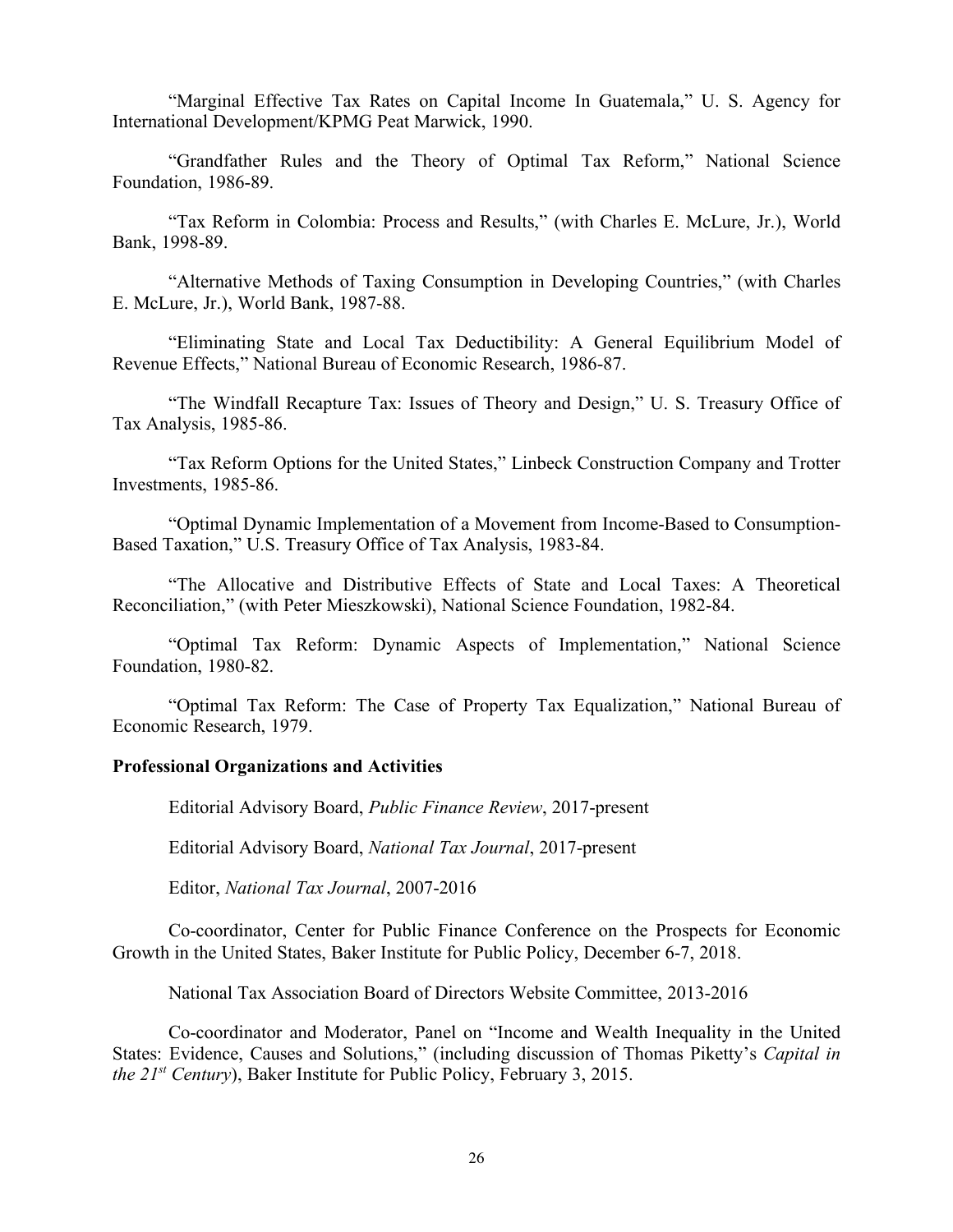Co-coordinator, Conference on Tax Policy and the Economy, Baker Institute for Public Policy, 2013.

Chair, Steven Gold Award Selection Committee, National Tax Association, 2012.

Scientific Committee, International Institute of Public Finance, 68<sup>th</sup> Annual Congress, Sicily, 2013

Scientific Committee, International Institute of Public Finance,  $67<sup>th</sup>$  Annual Congress, University of Michigan, Ann Arbor, MI, 2011

Co-Coordinator, Baker Institute for Public Policy Conference on "Defusing the Debt Bomb: Economic and Fiscal Reform?" 2011

Board of Directors, National Tax Association, 2003-2006

Joint Committee on Taxation Revenue Estimating Review Panel, 2004-2007

Board of Directors, Texas Economists, 2002-2004

Chair, National Tax Association Holland Medal Selection Committee, 2005

National Tax Association Holland Medal Selection Committee, 2004

Scientific Committee, CESTEC (European Center for the Study of the Taxation of Electronic Commerce, Rimini, Italy), 1999-2002

Vice-Chair, Committee on Federal Taxation, National Tax Association, 1997-98

Program Committee, 1998 Annual Conference, National Tax Association

Program Committee, 1996 Annual Conference, National Tax Association

American Economic Association

National Tax Association

International Institute of Public Finance

# **Teaching**

## Undergraduate Courses

Public Finance, Taxation in the Energy Sector, Economic Modeling and Public Policy, Intermediate Microeconomic Theory, Principles of Microeconomics, Energy Economics, Senior Seminar on Tax Reform

## Graduate Courses

Public Finance II-Tax Policy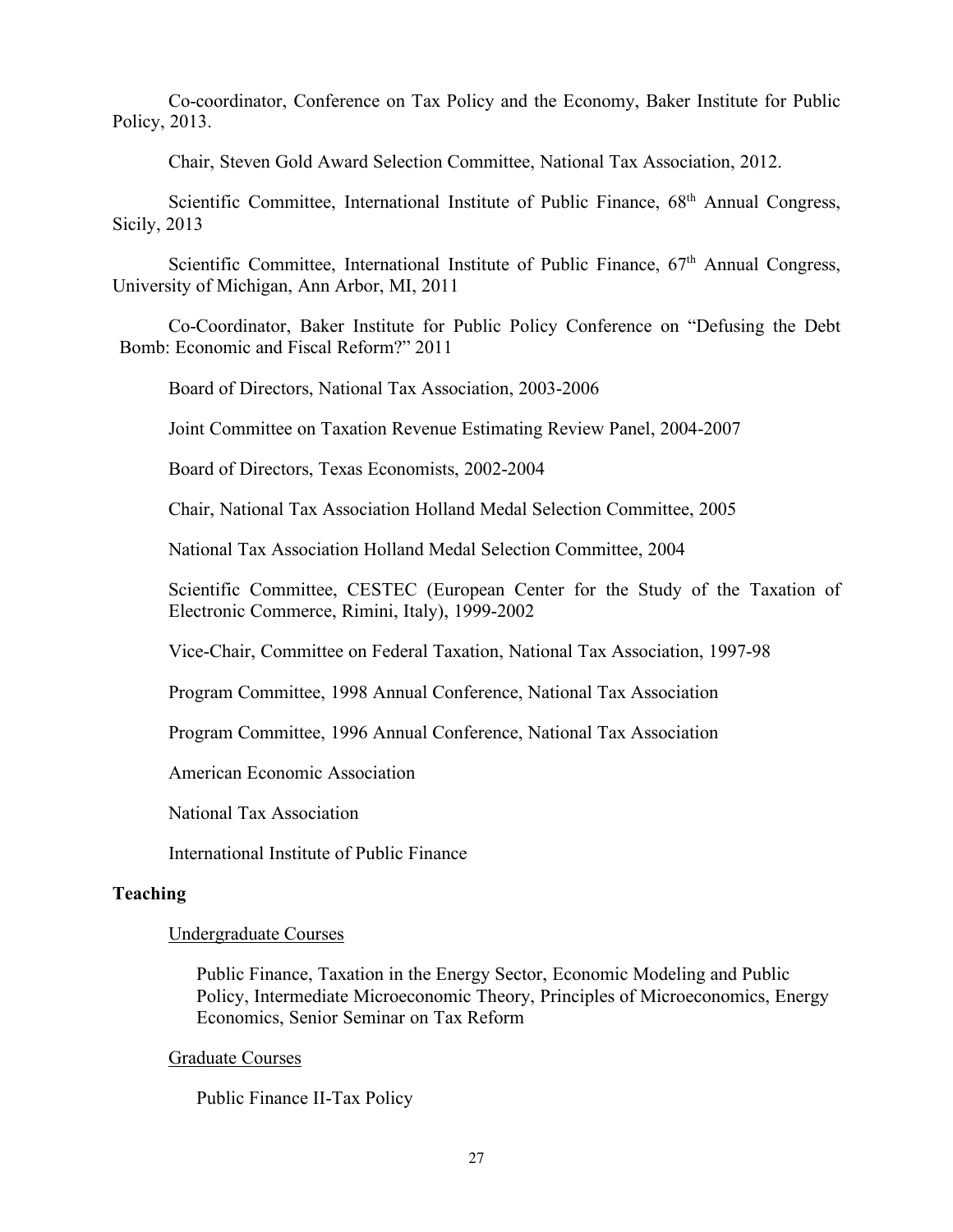Taxation in the Energy Sector (Masters in Energy Economics program)

## Recent Student Awards

Meghana Gaur, 2019, Tax Executives Institute Tax Scholar Award (Undergrad) Dario Biolcati Rinaldi, 2019, Tax Executives Institute Tax Scholar Award (Graduate) Victoria Johnson, 2018, Tax Executives Institute Tax Scholar Award (Undergrad) Kelly Neill, 2018, Tax Executives Institute Tax Scholar Award (Graduate) Margaret McKeehan, 2017, Jennifer and Purvez Captain Dissertation Award (best Ph.D. dissertation) Kelsey Walker, 2015, Gaston Rimlinger Prize (best undergraduate research paper) Claire Meyer, 2012, Gaston Rimlinger Prize (best undergraduate research paper)

#### **University and Departmental Service**

Chair, Department of Economics (2019-present)

Member, Search Committee for the Dean of Social Sciences (2019-2020)

Member, Texas Policy Lab Faculty Advisory Committee (2019-present)

Member, Managerial Studies Faculty Advisory Committee (2019-present)

Member, Faculty Committee to Interview Finalists for Provost at Rice (2019)

Director of Undergraduate Studies (Fall 2014-2019)

Member, Departmental Executive Committee (2016-2019)

Member, Managerial Studies Advisory Committee (2019)

Chair, Departmental Bylaws Committee (2018)

University Library Committee (2013-present)

Social Sciences School Course Review Committee (2016-present; Chair, 2017-present)

Faculty Senate Working Group on Athletics (2017-2018)

John Gardner Dissertation Award Committee (2014)

Chair, Petitions, Appeals, and Grievances Committee (2014)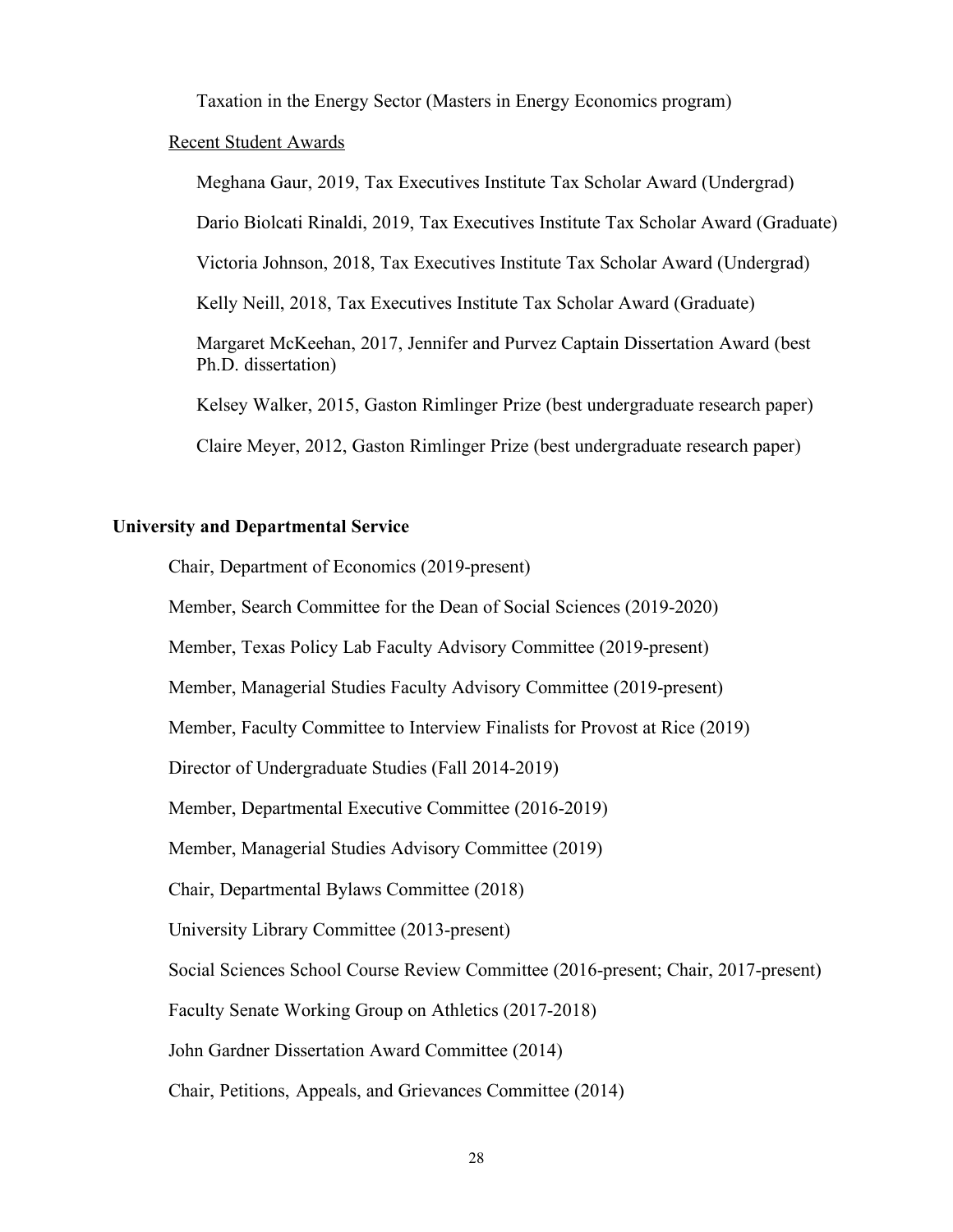Economics Department External Chair Search Committee (2013-2014) Social Sciences Faculty Advisory Committee (2012-2014)

Social Sciences Building Advisory Committee (2012-present)

Economics Department Undergraduate Committee (2009-2012, 2013-present)

University Promotion and Tenure Committee (2010-2011)

Economics Department Committee on the International Research Initiative (2010)

Economics Undergraduate Research Paper Awards Committee (2011)

Economics Department Graduate Committee (2008-2009)

Economics Department Undergraduate Committee (2004-2008)

Faculty and Staff Benefits Committee (2005-2009)

Economics Department Committee on Teaching (2007-present)

John Gardner Dissertation Award Committee (2007)

Rimlinger Prize Selection Committee (2007)

Search Committee for Dean of Social Sciences (2005-2006)

Social Sciences Building Committee (2004-2006)

Co-Coordinator, Baker Institute for Public Policy Conference on "Is It Time for Fundamental Tax Reform?" (2006)

Search Committee for Dean of Undergraduate Students (2004-2005)

Faculty Search Committee, Mitchell Chair in Sustainable Growth (2003-2005)

Faculty Advisor, Rice Educational Awareness Club for Higher Learning (2004-present)

Promotion and Tenure Committee (2002-2003)

University Council (2002-2003)

Baker Institute Advisory Committee on Academic Programs (2003-present)

Committee on Undergraduate Curriculum (2001-2002)

Economics Department Chair (1995-2000)

Faculty Honorary Member, National Golden Key Honor Society, 2000-2002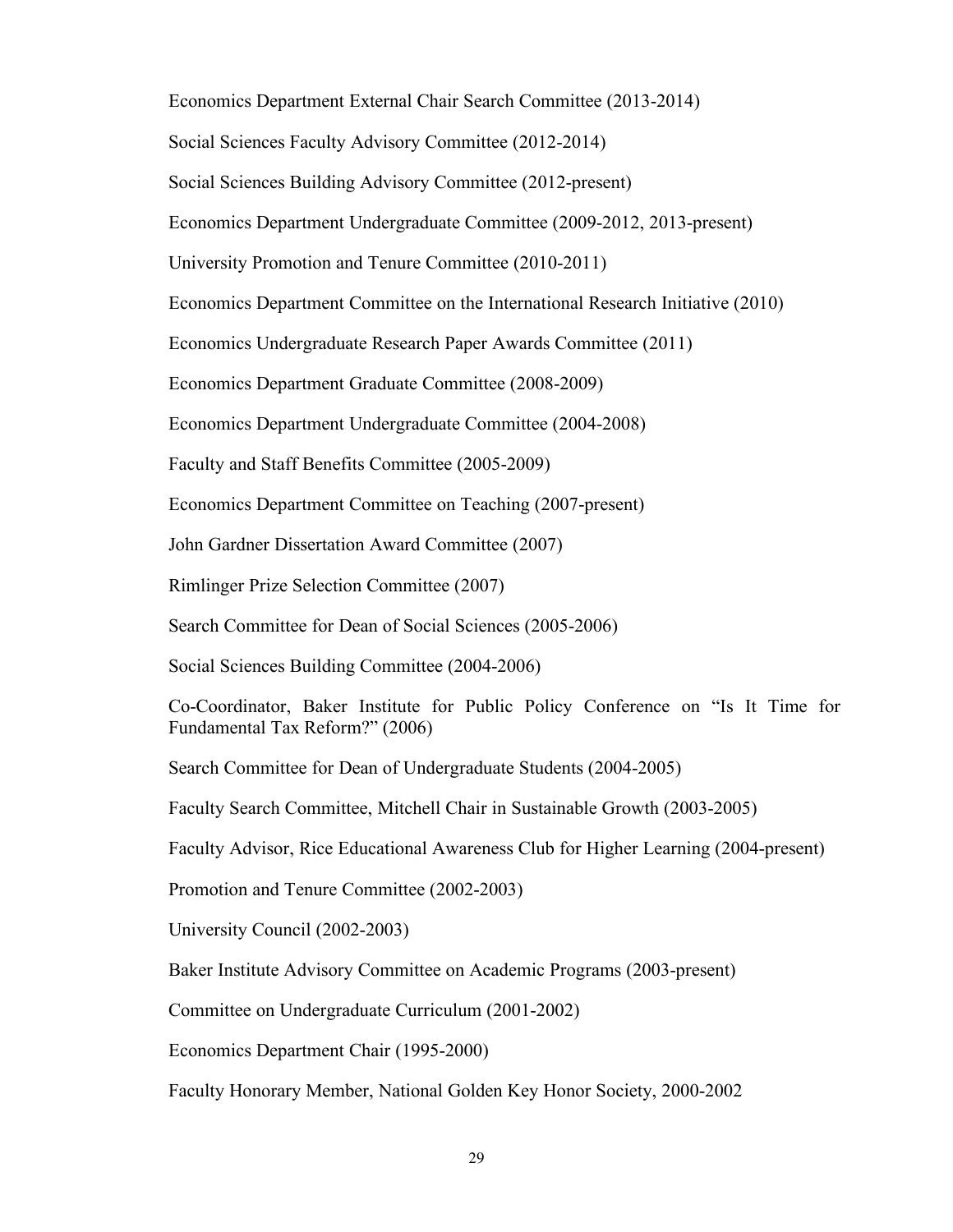Search Committee, Vice President for Public Affairs (1999)

Member, Committee to investigate prospects for a program in Information Technology (2000)

Coordinator, Baker Institute for Public Policy Fourth Annual Conference on "Tax Reform for the Millennium" (1998)

Chair, Search Committee, Chair in Islamic Economics, Management and Finance (1995- 1996)

Coordinator, Tax Policy Session at the Baker Institute Second Annual Conference (1996)

Program and Planning Committee, Baker Institute (1994-1995)

Search Committee, University Provost (1993-1994)

Fringe Benefit Committee (1992-1993)

Chair, Economics Department Curriculum Committee (1985-1995)

Undergraduate Adviser (1979-1995)

Policy Studies Program/Economics Adviser (1991-1995)

Faculty Associate, Lovett College (1980-1998)

Faculty Council (1988-1992)

Chair, Faculty Council Compensation Committee (1989-1992)

Member of Faculty Council Compensation Committee (1988)

Faculty Council Faculty Governance Committee (1990-1992)

Tenure and Ethics Committee (1988-1992)

Search Committee for Director of Human Resources (1991)

Chair, Committee on Undergraduate Teaching (1988-89)

Committee on Undergraduate Teaching (1982-84, 1986-87)

Committee on Computers (1990)

Executive Board, Rice Institute for Policy Analysis (1987-1989)

Organizer, Peterkin Symposium on Provision of Local Public Services (1981)

Faculty Adviser, Omicron Delta Epsilon Honor Society (1982-1987)